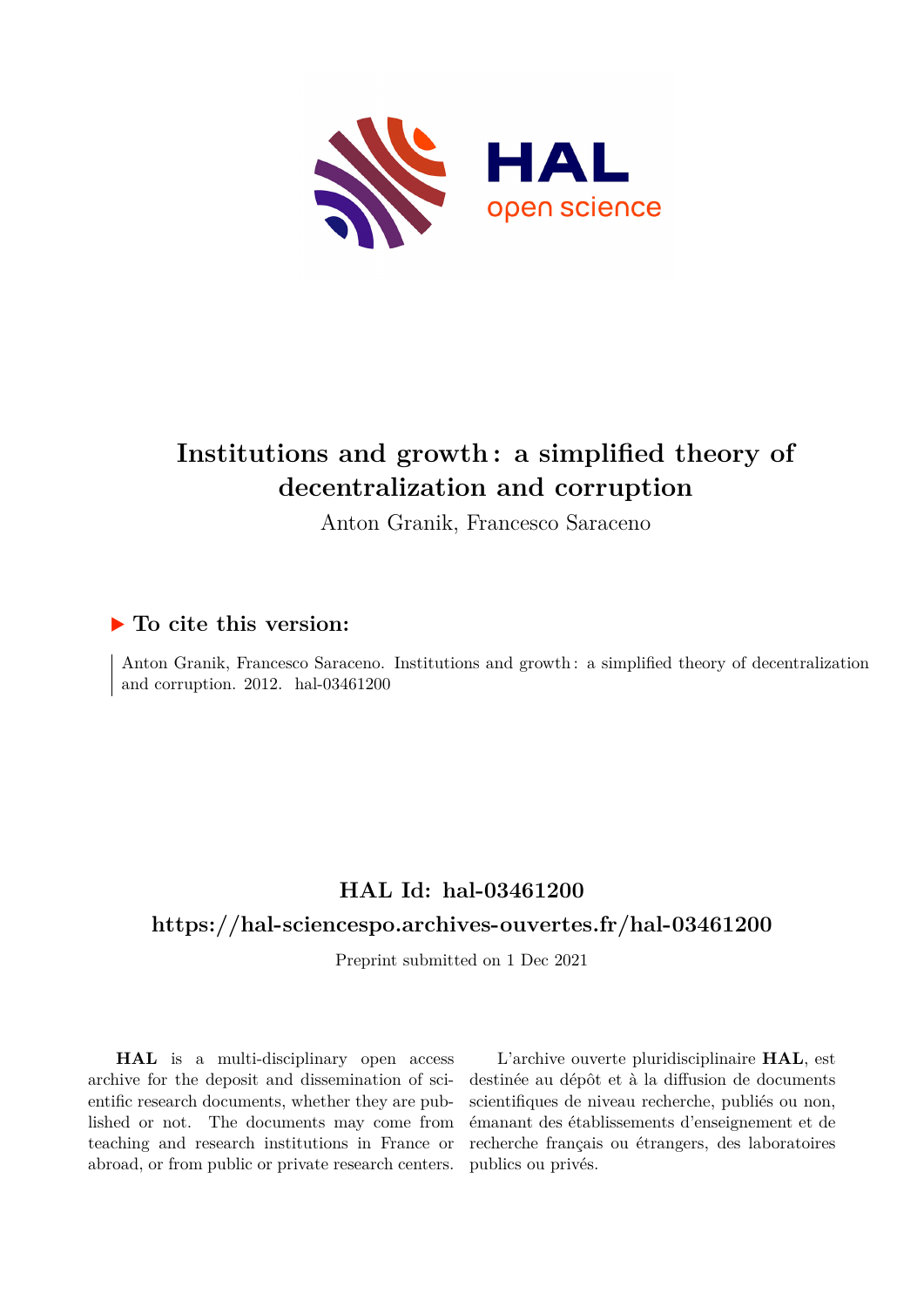# *Document de travail*

# **INSTITUTIONS AND GROWTH: A SIMPLIFIED THEORY OF DECENTRALIZATION AND CORRUPTION**

**Anton Granik** *Reims Management School* 

**Francesco Saraceno**  *OFCE-Sciences-Po* 

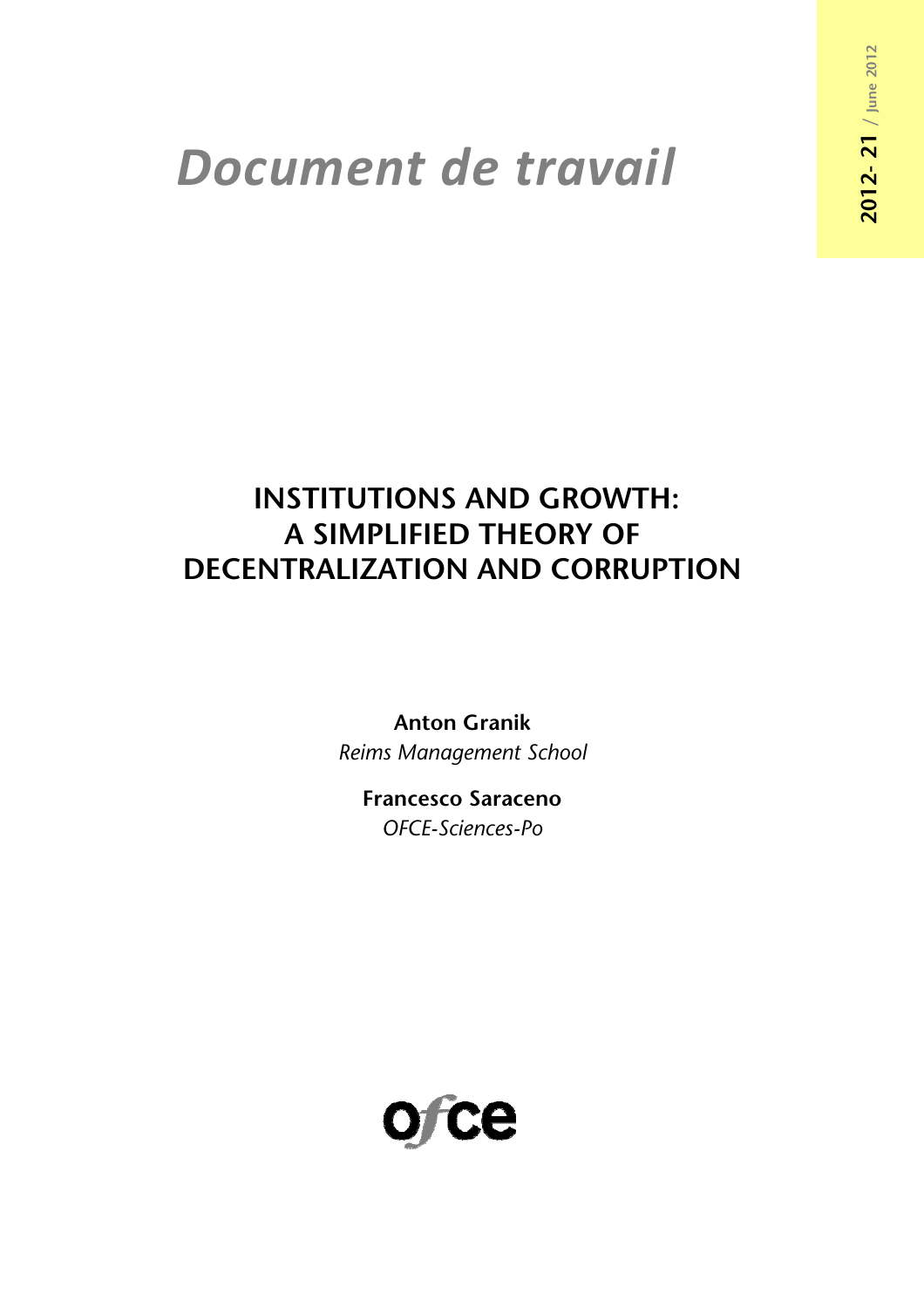# Institutions and Growth: A Simplified Theory of Decentralization and Corruption<sup>∗</sup>

Anton Granik† , Francesco Saraceno‡

July 2, 2012

#### Abstract

This paper aims at giving a theoretical background to the, sometimes observed, puzzling inverse correlation between the degree of decentralization and economic growth. We provide evidence that there is some interaction between decentralization and corruption in explaining growth. Within an endogenous growth model, we analyze the problem of a benevolent central government trying to determine the optimal degree of fiscal decentralization. Specifically, it can produce a public good directly, but inefficiently, or it can delegate some (or all) of the production to more efficient local bureaucrats. In the latter case, however, some resources will be wasted because of corruption and the costs linked to monitoring expenditures. With respect to the benchmark case, then, the possibility of corruption yields both a distorted allocation of resources (insufficient decentralization) and an overall under provision of the public good.

Keywords: Fiscal federalism, Corruption, Endogenous growth, Public capital, Fiscal policy

JEL Codes: H1, H2, H4, H7, D73

<sup>∗</sup>This paper benefited from funding by the European Community's Seventh Framework Programme (FP7/2007-2013) under Socio-economic Sciences and Humanities, grant agreement no. 225408 (POLHIA). We thank Brendan Cunningham, Maurizio Iacopetta, Philippe Weil, and seminar participants at Galatasaray University Istanbul, Sciences-Po Paris, and Perugia, Italy for helpful comments on the previous versions of this paper. All remaining errors are our own.

<sup>†</sup>Reims Management School , 59 rue Pierre Taittinger, BP 302, Reims CEDEX, France

<sup>‡</sup>OFCE, Economics Research Center of Sciences-Po Paris. Corresponding author: OFCE, 69 Quai d'Orsay, 75007 Paris. francesco.saraceno@sciences-po.fr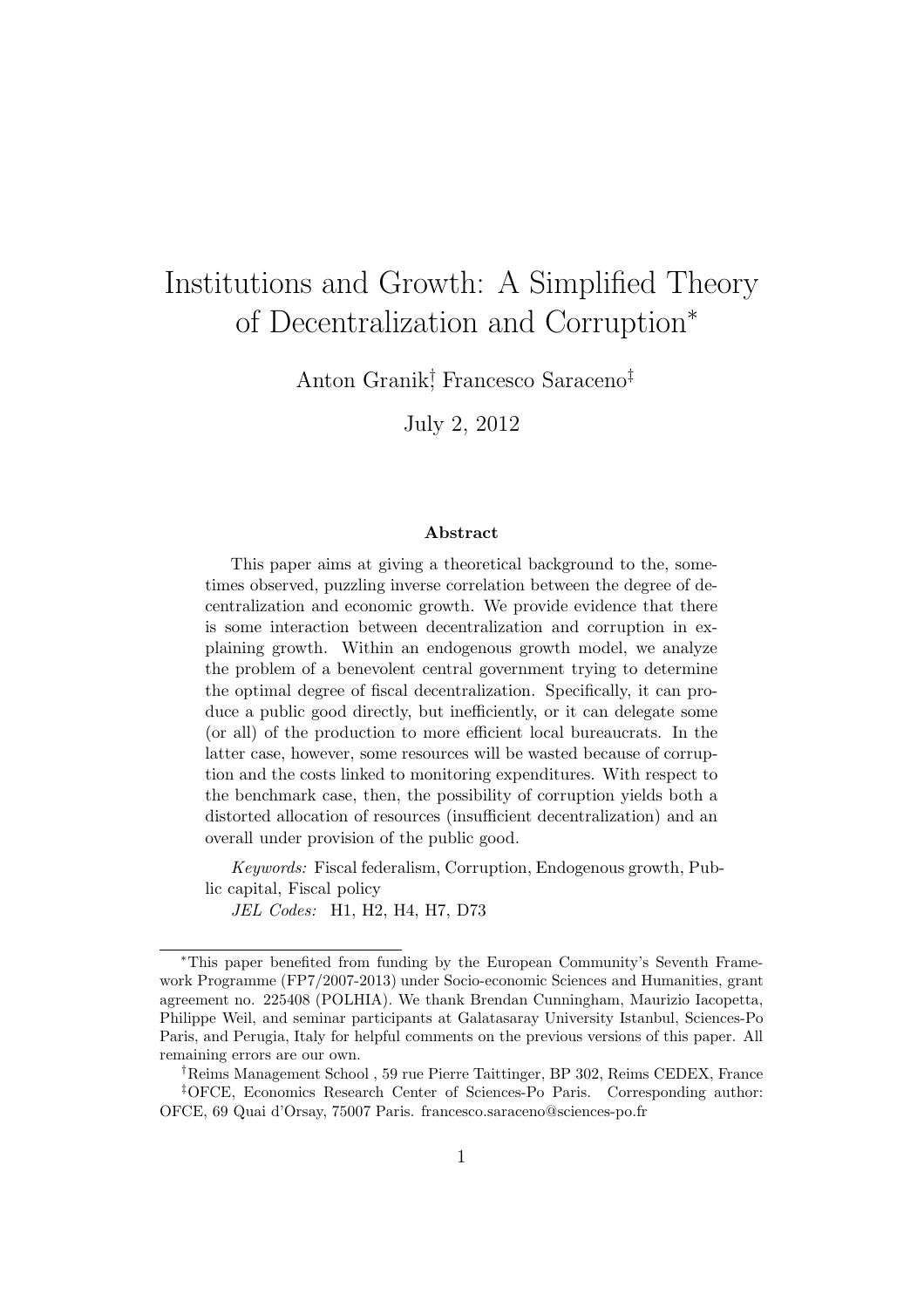## 1 Introduction

The financial crisis that has been propagating through the world economy since the summer of 2007, and the apparent limitations of monetary policy, brought fiscal policy to the forefront of the economic policy debate. Virtually all the countries of the G20 group designed, in the winter of 2008-09, important stimulus packages aimed at sustaining aggregate demand. Most countries, like the US, China, and the largest eurozone economies, gave priority to investment in infrastructures or in human capital, so as to reduce debt sustainability issues and to enhance complementarity with private capital. In some cases, the mobilization of such a large amount of resources has revived the fear of rent seeking and resource misuse, especially from local government officials. The Chinese stimulus plan (see Wong 2011 for details), for example, raised the issue of coordination between the central government input and the implementation by provinces and town leaders. During the discussion on the implementation of the plan party officials have been quoted as saying: "What people hate most is that local governments usually sing a different tune from central policies during implementation. Central government policies could sometimes be used by some at grassroots to seek personal gains. We've learnt grave lessons from and paid dearly for similar cases." (China Daily 2009). While not limited to them (see e.g. The Economist 2009), this problem is particularly felt in large emerging countries, where size makes it necessary to pass through local governments to efficiently provide public goods. From private conversations we gathered the information that the already impressive Chinese stimulus plan (\$585bn, accounting for 7% of Chinese GDP, over the two years 2009-2010) could have been even larger in size, were it not for the doubts of the central government about its capacity to limit rent seeking and corruption during the program implementation at the local level.

Yet, a casual look at the literature is sufficient to realize that the relationship between corruption, decentralization and growth is more controversial than one would expect, and that the debate is still unsettled (remaining within the previous discussion, see for example Zhang and Zou 1998 and Jin, Qian, and Weingast 2005 for contrasting results referring to Chinese provinces). While the generally poor quality of data on decentralization and corruption may be one source of inconclusiveness, we will argue that taking into account the interaction between the efficiency gains of decentralization and rent seeking may go a long way in explaining the apparent lack of robustness of the relationship. To look into this issue we start from our own, somewhat puzzling, empirical evidence. First, we find the robust result that more corrupt countries tend to be more centralized. Then, we observe that,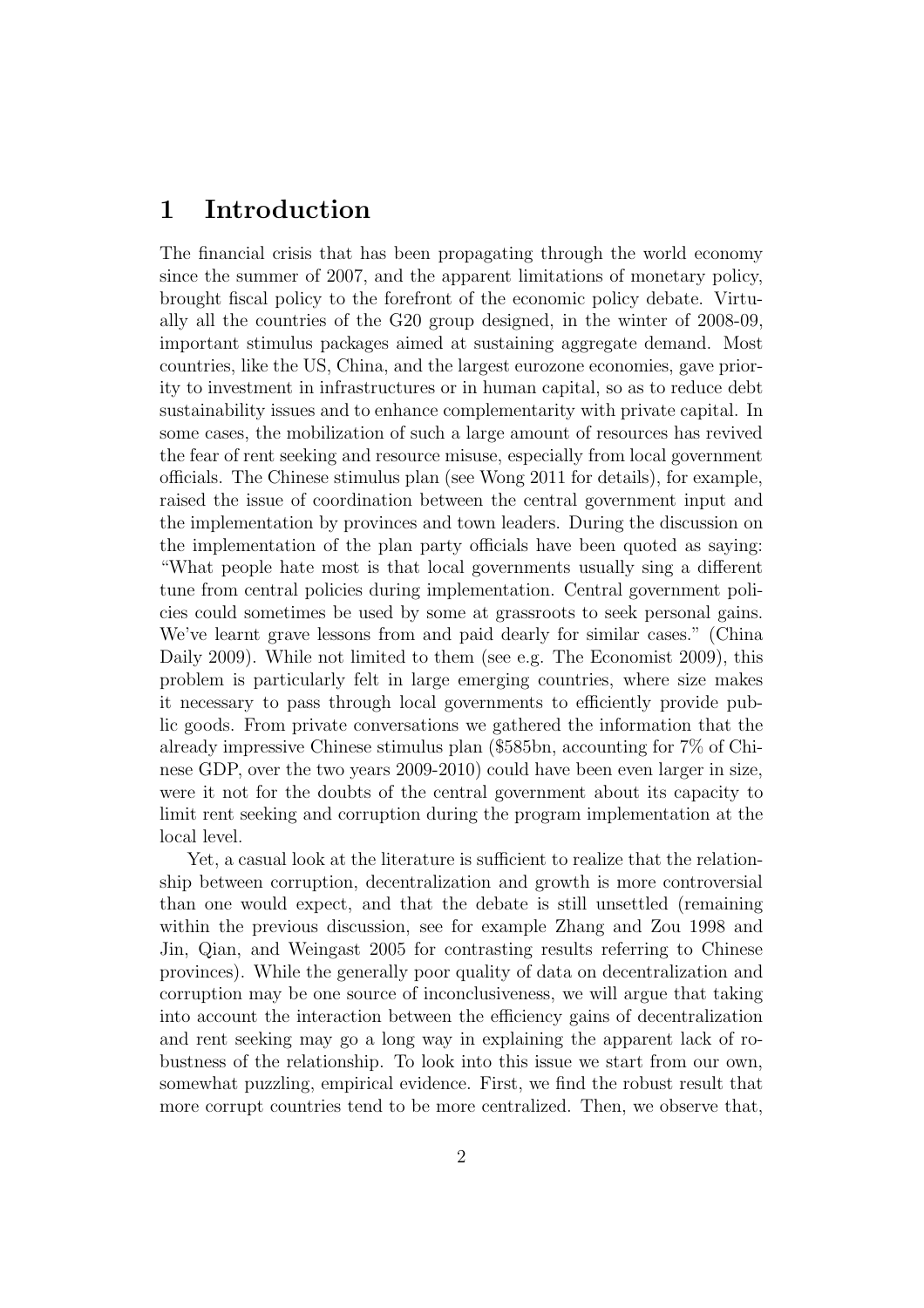contrary to most of the empirical literature, corruption is not significant once it enters into a growth regression together with decentralization. This seems to suggest that one channel through which corruption affects growth is its effect on the decision to delegate power to subnational governments. In other words, as the fear of Chinese government officials demonstrates, the existence of corruption may lead to suboptimal allocation of public spending between central and local governments.

This paper is an attempt to make sense of the empirical puzzle. We try to do this in the simplest possible framework, developing an endogenous growth model with the services of public capital, as in Barro (1990) in which a benevolent central government is confronted with the choice of providing a public good directly, but somewhat inefficiently, or delegating its provision to a local government that is more efficient while potentially corrupt. In such a simple setting, the possibility of corruption generates a distorted allocation of expenditure between levels of government, as well as an overall provision of the public good that is lower than the benchmark optimal level, as yielded by the model of Barro.

Furthermore, the model may shed light on the role of political centralization in determining the effectiveness of fiscal decentralization. It's generally accepted that the Chinese experience of fiscal decentralization in seventies and eighties was an overall success, while that of Russia in the early nineties a failure. Among the many explanations advanced, Blanchard and Shleifer (2001) emphasize differences in the degree of political centralization between these two countries. The single-party system in China implied that local bureaucrats were often appointed by the central authorities and generally lacked a strong local powerbase. In Russia, on the other hand, the wave of economic and political reforms of the early nineties produced a number of territorial cleavages with regional governors being elected and often having political affiliations drastically different from that of the central government.<sup>1</sup> Thus, it may be argued that fiscal decentralizations in China and Russia happened against very different political backgrounds with Chinese local bureaucrats not necessarily being less corruptible, but much more accountable to the center than their Russian counterparts. Our model can capture this phenomenon via the parameter that measures the costliness of monitoring of local bureaucrats by the central government.

The outline of the paper is as follows: the next section reviews the related literature on federalism, corruption and growth. Section 3 presents the

 $1<sup>1</sup>$ An extreme example of this phenomenon was the emergence of the so-called "red belt" of (mostly Central-European) regions where local political elites openly supported (and often belonged to) the Communist Party. Note that this argument is not unchallenged, see Bardhan and Mookherjee (2006b), p. 184.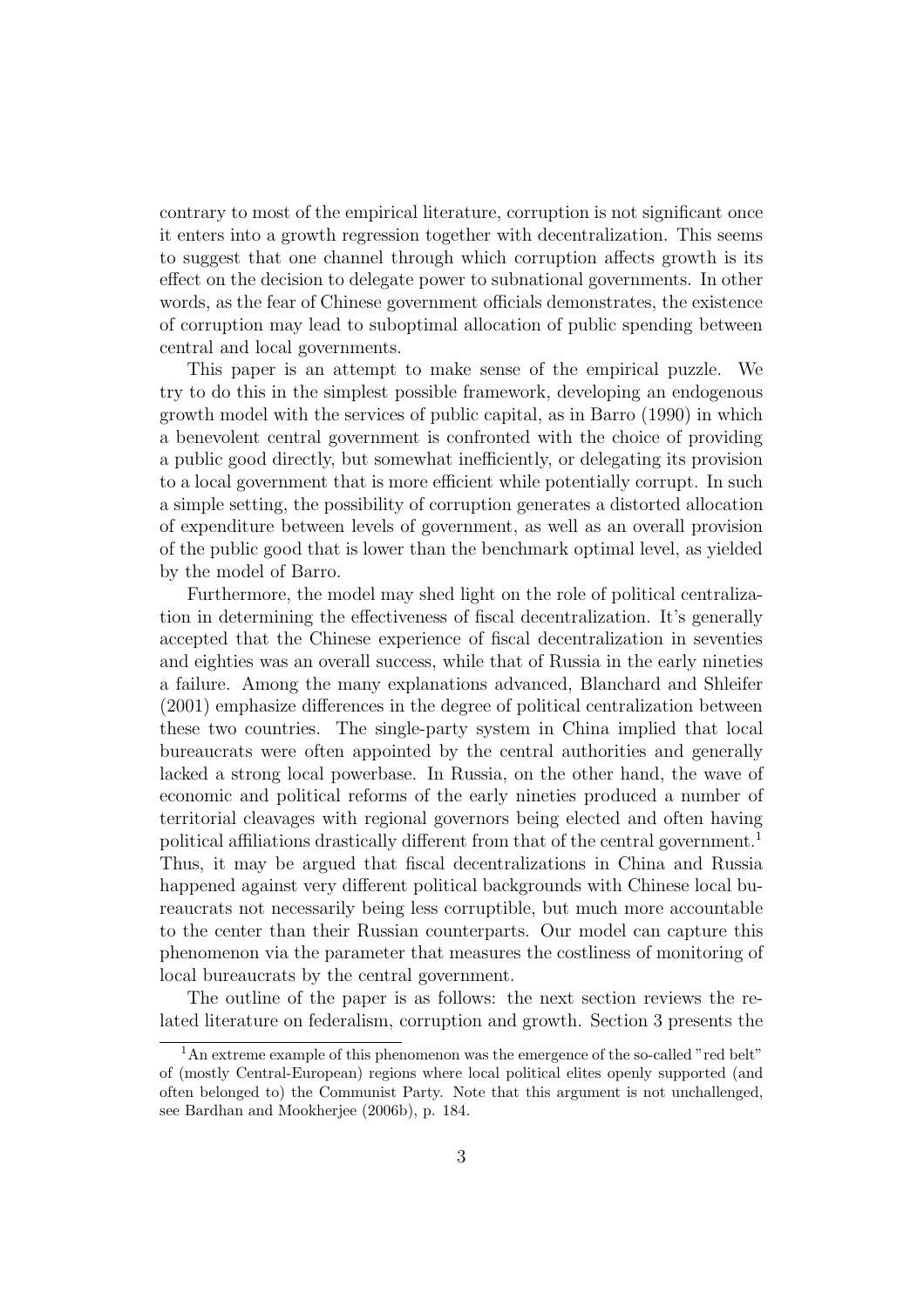empirical results that motivate the paper, and highlights the link between corruption and decentralization in explaining growth. Section 4 introduces a simple and standard endogenous growth model, and derives the results on public good provision in the presence of bureaucratic corruption. We show that even within this simple setting, once we consider the choice to decentralize in conjunction with rent seeking, it is possible explain the somewhat puzzling results of section 3. Section 5 concludes and gives suggestions for future research.

# 2 Related literature

The foundations of fiscal federalism theory have been laid in seminal work by Musgrave  $(1959)$  and Oates  $(1972)^2$ . The main result of the early strands of literature states that the central government should provide all public goods for which there is no heterogeneity of preferences across jurisdictions, and those for which it is impossible for local governments to properly target the users (due for example to the mobility of the tax base and/or of the beneficiaries). On the other hand, decentralization is optimal when heterogeneity of preferences (or production costs) over public goods exists across regions, together with the capacity of local governments to provide them. In that case, the provision of public goods by local governments can be tailored to the demand of their constituencies, thus improving welfare over uniform provision by the central government. This is in essence the "Decentralization Theorem" (Oates 1972), whose validity relies nevertheless on a number of conditions, the most important being the absence of externalities. If the effects of local public good provision spill over the boundaries of the jurisdiction, a trade-off emerges between the uniform provision of the public good by the central government, that internalizes the externality but loses the capacity to equate marginal costs and revenues for citizens in different jurisdictions, and the provision by the local government, tailored to the needs of local citizens but unable to take into account the externality. The trade-off between heterogeneity and externalities remains central in the more recent work on the subject, based on asymmetric information and incomplete contracts (Seabright 1996). The second assumption of the Decentralization Theorem is that the central government can only provide a uniform level of the public good across jurisdictions, i.e. that it is unable to tailor the

<sup>2</sup>A second important branch of the literature on fiscal federalism, initiated by Tiebout (1956), focuses on the competition between different jurisdictions, and on the effects on the overall efficiency of government action. As we focus on the relationship between the central government and a unique local government, we do not discuss this literature.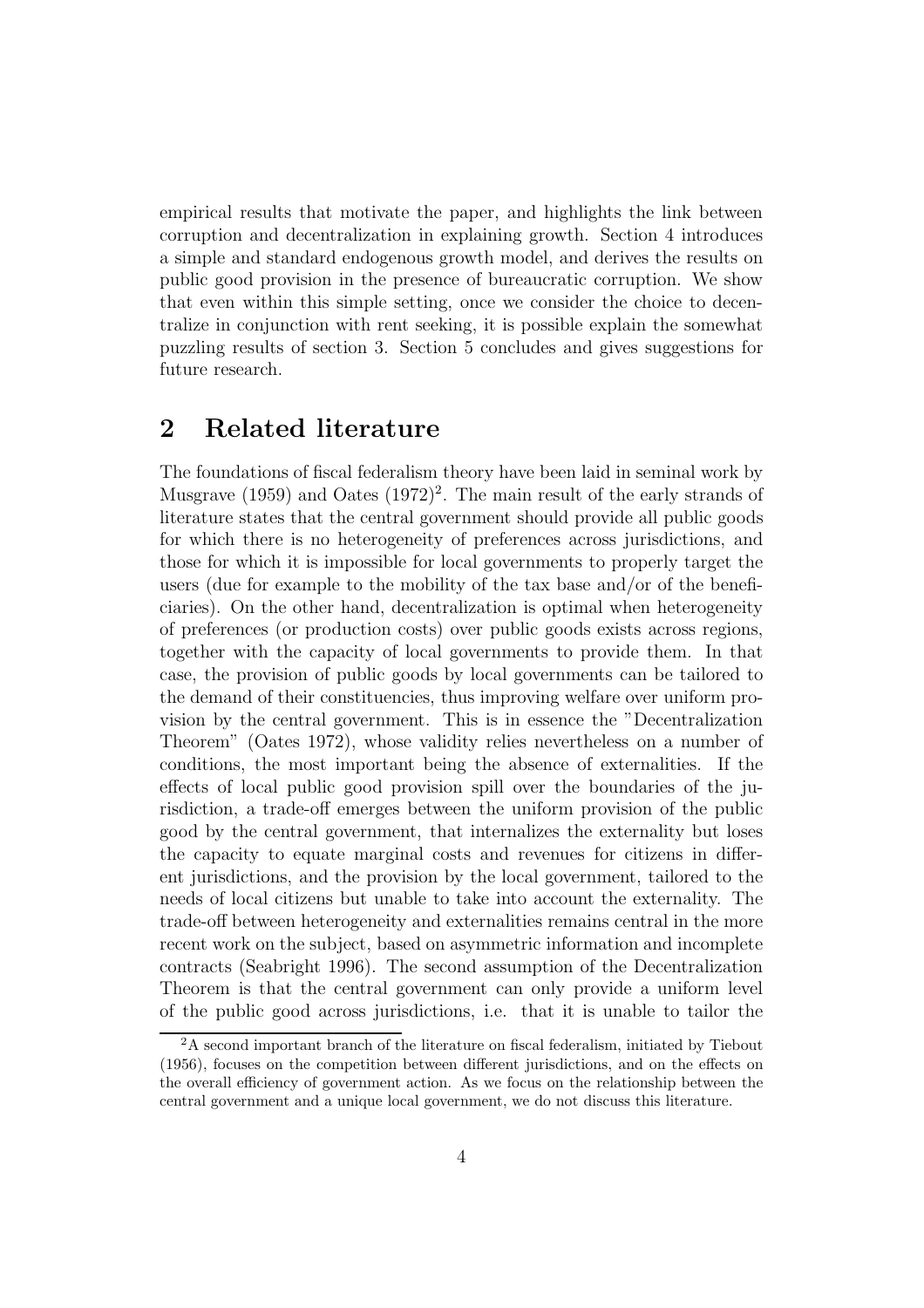provision of the public good to local preferences. This assumption is usually justified on theoretical grounds by an informational advantage of local governments, who are closer to their constituencies, and as a consequence have a knowledge of local preferences. Following Oates' seminal contribution, a wide literature, theoretical and empirical alike, has investigated the links between decentralization, efficiency, and growth, with empirical results being rather inconclusive overall (see Martinez-Vazquez and McNab 2003, who also provide an overview of the different channels through which growth and decentralization can affect each other). Reviewing this literature goes beyond the scope of our paper.

Our work departs from Oates' framework in that the level of public good provided by the central and the local governments need not differ, which allows us to focus on a single region, and to neglect heterogeneities. Nevertheless, we retain the classic idea that the local government has a knowledge of local conditions that the central government lacks. As a consequence, while part of the central government effort is wasted (implicitly assuming that it bears the cost of monitoring the needs of local constituencies), the local bureaucrats are perfectly efficient in providing the public good. An alternative interpretation of our framework (in the spirit of Breton and Scott 1978) could be that the signaling costs associated with centralization are larger than the administrative costs associated with decentralization, so that local governments are ceteris paribus more efficient.

As most of the literature on growth and public expenditure, we build on the seminal endogenous growth model by Barro (1990) which uses a constant returns to scale production function incorporating public sector services as an input to private production. Under the assumption of tax-financed public services (i.e. of a balanced government budget), a trade-off appears: the increase in taxes reduces investment and growth, whereas the increase in public services raises it through capital productivity increases. The second effect dominates when government size is small, but the negative effect of taxes on investment and growth eventually becomes more important as the size of government increases. We introduce a specific production function for the public good, which takes inputs from the local and from the central government. This production function is specified so as to yield Barro's baseline result as a special case.

While more efficient, the local government may be corrupt, i.e. it may engage in rent seeking activities. A very large body of economic research has been undertaken with the aim of understanding the sources and consequences of corruption, which can be broadly defined as illegal profit-seeking activity of bureaucrats trying to exploit their public-sector positions. Early theoretical models typically focused on establishing the microfoundations of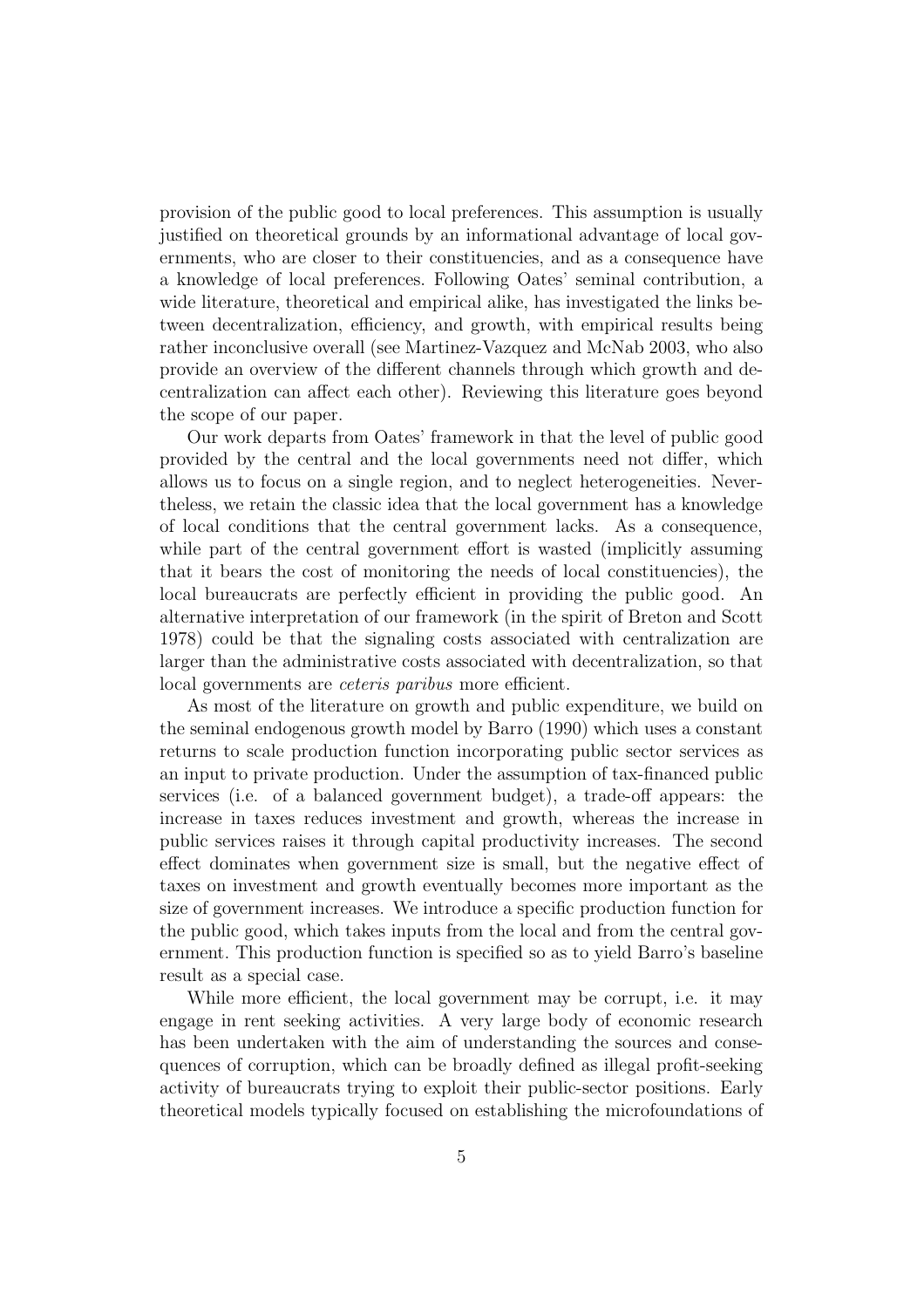the relationship between governments and bureaucrats (e.g. Rose-Ackerman 1978, Shleifer and Vishny 1993, Banerjee 1997, Carrillo 2000) focusing on the role of government structure, information and incentives in creating and preventing corrupt activities. A common feature of many of these models is the presence of a cost of monitoring the public officials/bureaucrats, whose actions cannot be perfectly observed; this results in the government and the bureaucrats being involved in a principal-agent type relationship.<sup>3</sup> Here we do not develop this aspect of the relationship between the different levels of governments, but take as given rent seeking (attenuated by monitoring) by the local government.

Barreto (2000) embeds the rent seeking formalization of Shleifer and Vishny (1993) into a neoclassical growth model, where corruption is an endogenous result of competition between public and private agents. In his model corruption may be growth enhancing if it allows for the elimination of red-tape. Interestingly enough, even in highly developed countries such as the U.S. the negative correlation between (regional) growth and corruption is significant as the recent study by Johnson, LaFountain, and Yamarik (2011) demonstrates. Yet, the evidence is less conclusive than one would expect (see the recent surveys of Svensson 2005 and Aidt 2009). In most of the literature the growth rate is reduced by corruption, either because it affects private investment (Mauro 1995), or because it leads to over-investment in public capital (Tanzi and Davoodi 1997; Keefer and Knack 2007). A small body of literature finds nevertheless evidence in favour of the so-called "greasing the wheel" hypothesis, by which in systems with dysfunctional institutions corruption may actually increase efficiency and growth, by helping overcome red tape and public sector inefficiencies.<sup>4</sup>

In this paper, we focus on the effects on public capital and growth of the interaction between a rent-seeking local government and a benevolent central government. This interaction may actually yield under-investment in public capital, similar to the suboptimal provision of insurance in standard textbook examples. In a work related to our own, but more focused on the principal-agent relationship, Besfamille (2004) shows that when local governments collude with contractors to extract rent from the central government, that may result either in excessive costs of project, or in un-

<sup>3</sup>This basic principle-agent framework was later incorporated in several papers (see for instance Ehrlich and Lui 1999, Sarte 2000 and Blackburn, Bose, and Haque 2006) that studied corruption and growth in a dynamic general equilibrium context.

<sup>&</sup>lt;sup>4</sup>The greasing-the-wheel hypothesis is used to explain the so-called Asian paradox, by which in a number of fast growing East-Asian countries we observe positive correlation between corruption and growth, even once institutions are taken into account (see e.g. Rock and Bonnett 2004; Li and Wu 2007; Vial and Hanoteau 2010).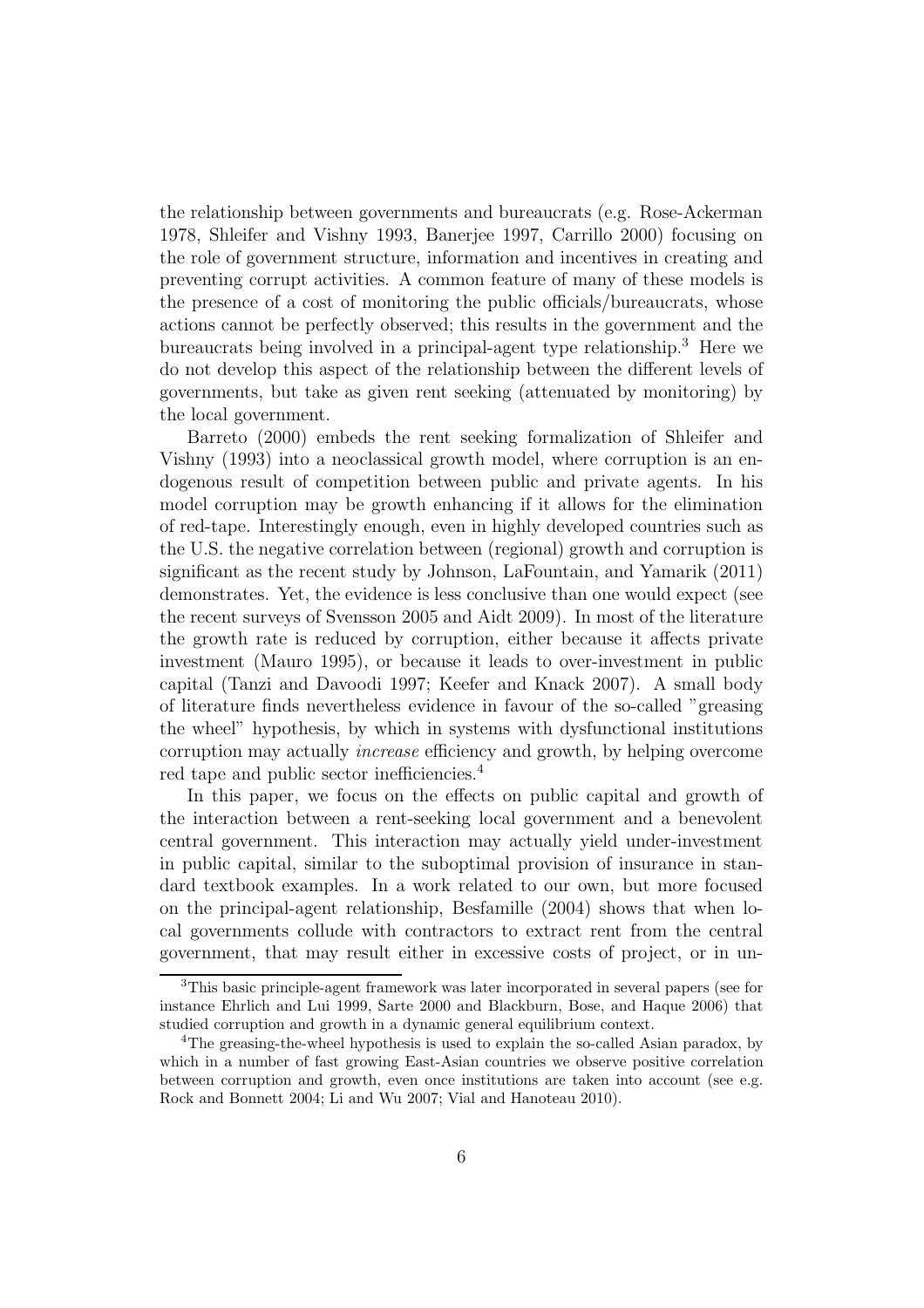der(over)provision of valuable(useless) projects. Bardhan and Mookherjee (2005) study how political capture on both levels of government, coupled with corruption at the central level, may lead to different optimal levels of decentralization, depending on the level of poverty of regions. Another study related to our work, by Brueckner (2000), identifies a possible trade-off between fiscal decentralization, associated with better satisfaction of heterogeneous public-good demands, and regional (subnational) corruption which increases the cost of public-good provision. Fiscal decentralization becomes welfare-improving only when corruption-related loss is small enough not to offset the benefit of better tailoring the supply to local needs. His work focuses on the allocation of spending between the different layers of government, neglecting the total amount of public goods provision and its effects on the growth rate of the economy.

## 3 Evidence

This section presents empirical evidence on the relationship between decentralization, corruption and growth. Our results show a negative impact of corruption on the degree of fiscal decentralization and, through this, on economic growth. Yet, we must warn the reader that this evidence can only be taken as suggestive due to the quality of data on decentralization and, especially, corruption. We will ask two questions. The first is whether there is a link between corruption and the degree of decentralization. And the answer will be that it exists and it is negative. The second is whether decentralization and corruption play a role in an otherwise standard growth equation. The answer will be that they do but only when included separately.

#### 3.1 Data and Variables Description

Most of our macroeconomic and financial data were taken from the World Bank Global Development Finance (GDF) and World Development Indicators (WDI) datasets<sup>5</sup>. We augmented these with data on corruption and political institutions taken from the dataset assembled by Enikolopov and Zhuravskaya (2007). Given the severe lack of data on corruption and fiscal decentralization for many countries, most of our variables are measured as averages over the 1997-2001 period. Table 1 gives the exact definition and sources of all the variables used in our econometric analysis. The Transparency International's Corruption Perceptions Index (CPI) is a widely utilized index of corruption that uses the scale from 1 (highly corrupt) to 10

<sup>5</sup>Accessed on line: http://databank.worldbank.org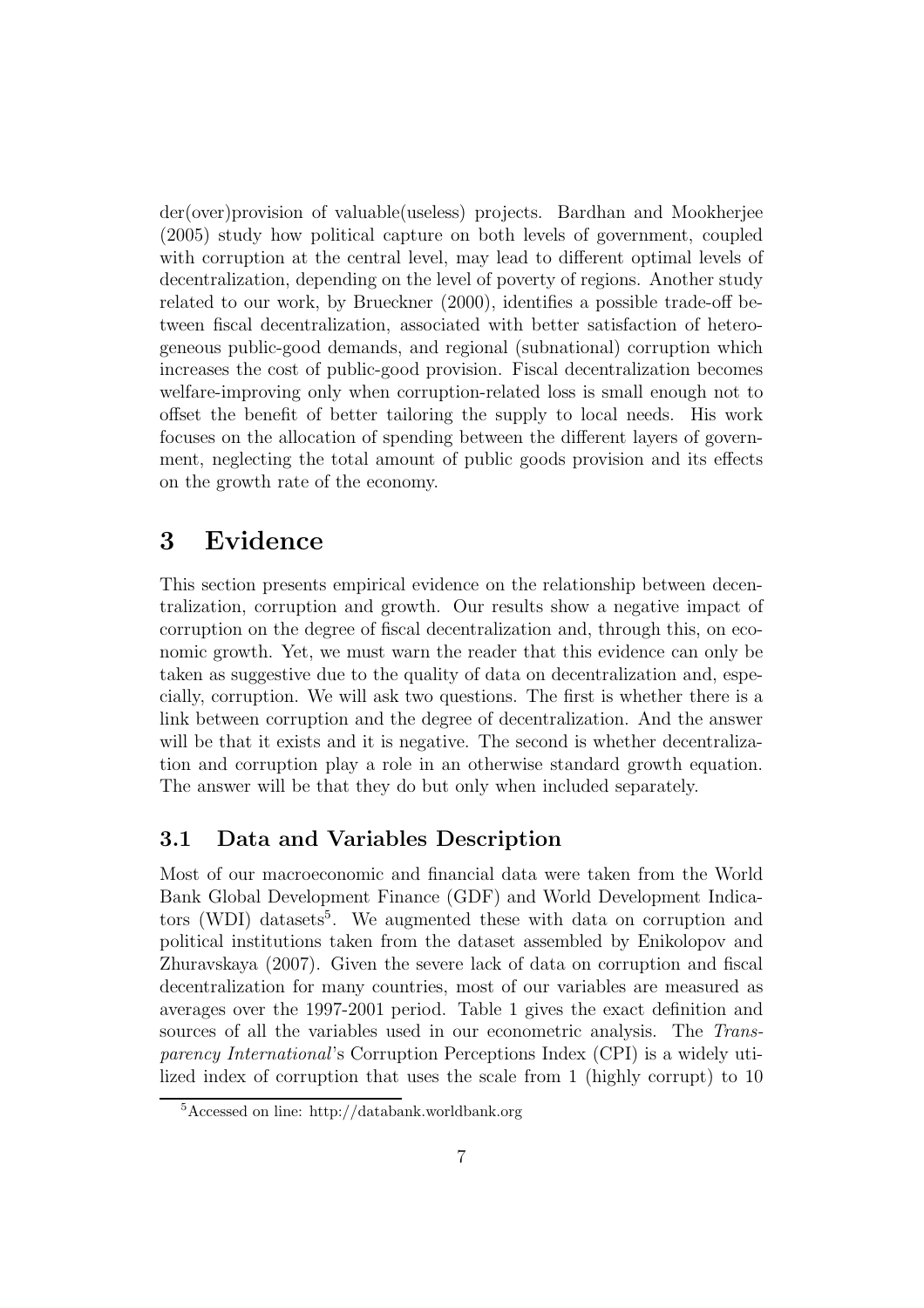(least corrupt). As stated by its creators, the CPI ranks almost 200 countries "by their perceived levels of corruption, as determined by expert assessments and opinion surveys". As such, it suffers from the common drawbacks of indexes constructed using surveys, namely arbitrariness and difficulties in interpreting year-to-year changes. This is why, consistently with the developers' original intention, we took it as a simple cross-sectional snapshot over the 1997-2001 time period.

#### 3.2 Corruption and the Degree of Decentralization

Table 2 presents the results for the effect of corruption on decentralization. Our first specification used as controls a set of standard factors affecting decentralization, such as country size (proxied by the population size) and openness. The second specification expands the set of controls to account for the role of political institutions that could potentially affect the degree of decentralization. Finally, in specification (3), we added a set of dummy variables denoting countries' legal origin. These are all standard controls used in regressions on decentralization. Each specification includes the corruption variable, constructed as 10 minus the CPI discussed above.

The estimations show that countries with higher corruption levels tend to be less decentralized. This is already apparent in the basic regression and is robust to the introduction of additional controls in specifications (2) and (3).

A further check of robustness of our results consisted in restricting the sample to the OECD countries, more homogeneous in terms of development and corruption. The results are reported in table 3 where we ran the same regressions as in table  $2<sup>6</sup>$ . The results confirm our findings of the effect of corruption on decentralization obtained using the full sample. The estimated coefficient of corruption is negative and significant in all specifications. Country size and openness, having a greater in absolute value coefficent of correlation in the OECD subsample than in the full sample  $(-0.48 \text{ vs. } -0.18)$ , are jointly insignificant (we kept them for comparison with Table 2).

To summarize, conditional to the quality of our dataset, we are able to document a robust relationship between the degree of corruption and the share of subnational government expenditure.

 ${}^{6}$ In specification (3') we drop the dummy variable for the socialist legal origin as it does not concern any of the OECD countries.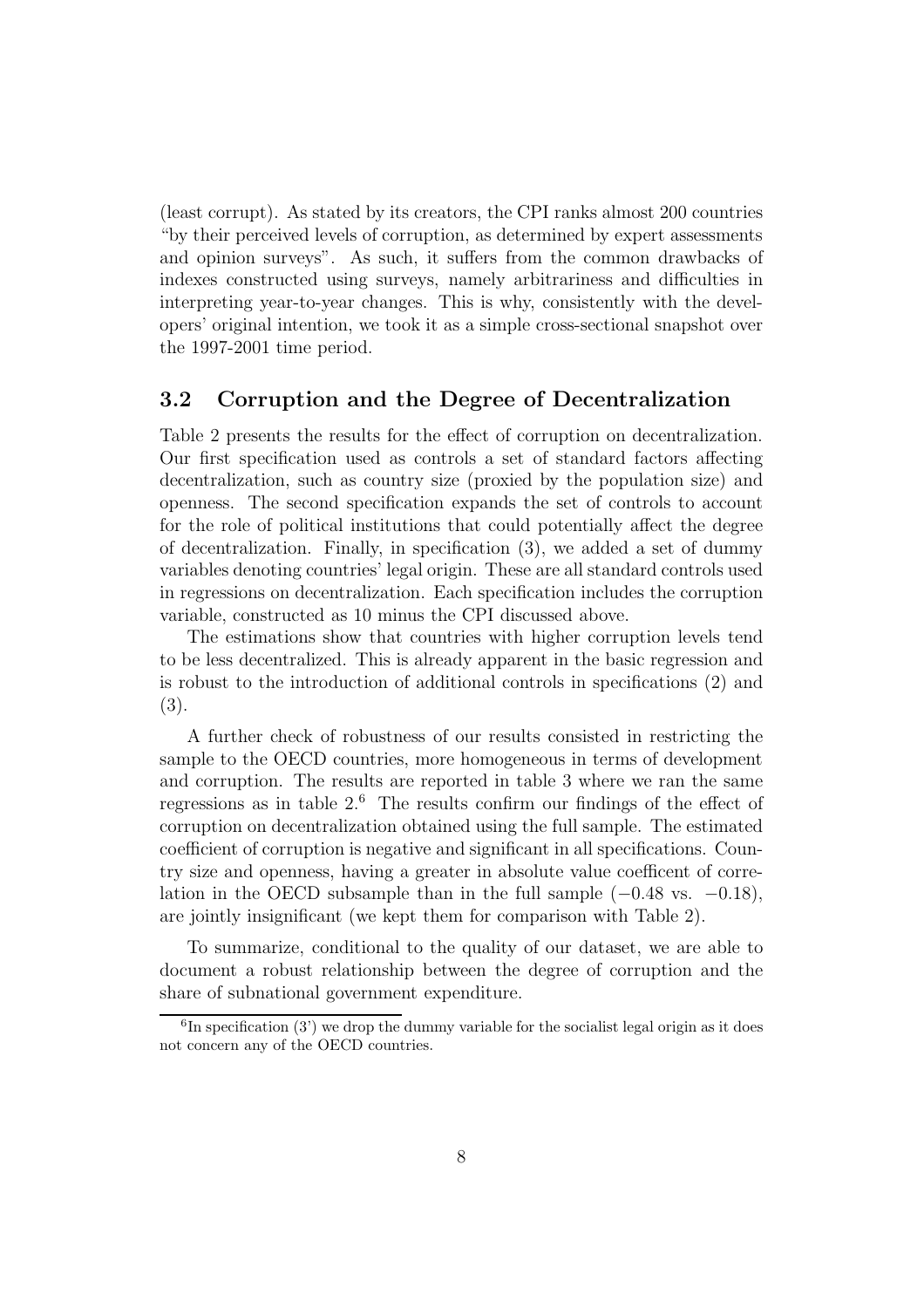### 3.3 The Effect of Corruption and Decentralization on Growth

Next we investigated the effect of corruption and decentralization in an otherwise standard growth equation. We restricted our sample to include all countries (43) for which we had comparable data on controls (specifically, the public debt variable) and the two exogenous variables of interest (corruption and subnational expenditure).

We chose to regress average growth from 2001 to 2007 (i.e. before the onset of the crisis ), on corruption and subnational expenditure, together with a number of standard controls, at the beginning of the period. More specifically, we averaged the control variables over the four years period 1997-2001. In other words, we investigated the overall performance of the economy over the early years 2000, using as explanatory variables a snapshot of relevant factors at the beginning of the period. This approach has the disadvantage of not capturing short term co-movement between the variables, and does not necessarily rule out the problem of endogeneity; but, in our opinion, when investigating the role of slow-moving institutional variables, it better captures intrinsically long-term relationships. We furthermore opted for a simple cross sectional analysis, rather than using a panel, because data limitations would not allow going sufficiently back in time.

Table 4 reports the regression results. In specification (1) average growth of GDP per capita is regressed on a set of standard control variables (initial GDP, openness, public debt over GDP) and on subnational expenditure. All the controls yield the expected signs (openness positively affects growth, while initial GDP and public debt have a negative impact), and are significant. Taken alone, decentralization also has the expected impact: delegating spending to local governments increases efficiency and growth.

In the second specification we replace the decentralization variable with corruption. Following Swaleheen (2011), we added a square term to capture possibly non-linear effects of corruption on growth. The control variables keep the expected signs, and corruption, also as expected, has a statistically significant negative impact on growth (with a  $p-value$  of 0.061). The non linear-term, while it substantially improves the goodness of fit, has a small coefficient value, and in the relevant range for corruption ( $Corrupt \in [0, 10]$ ) it is dominated by the linear term.

Finally, in specification (3), we tested the joint impact of the two variables on growth. The estimated coefficient on subnational expenditure is positive, while both corruption terms become insignificant. This, taken together with the results of Table 2, provides support for our theoretical result that corruption affects growth through changes in the optimal degree of fiscal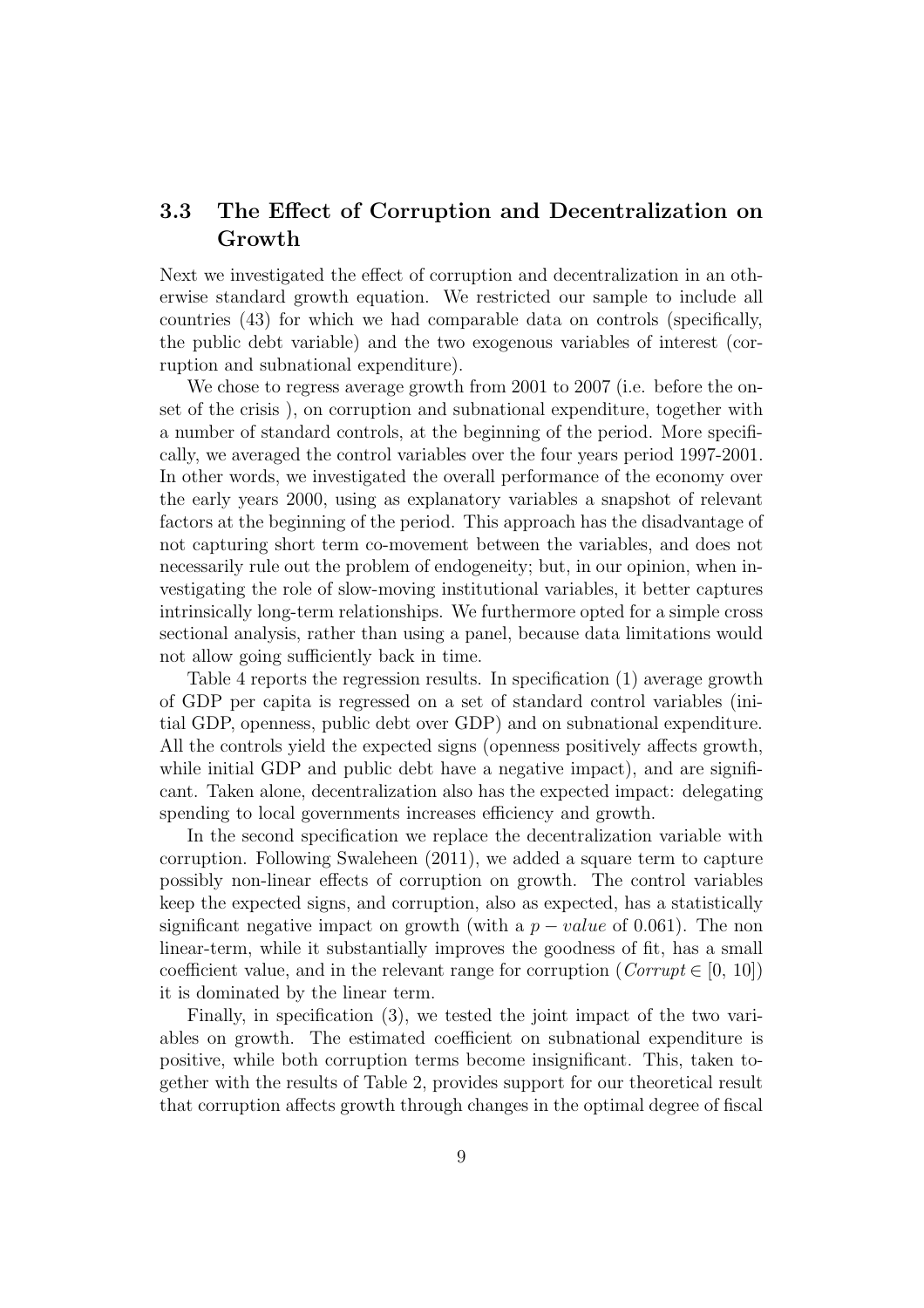decentralization.

It is interesting to observe that, as could be expected, these results are driven primarily by non-OECD countries. If we restrict the sample to OECD countries, the results become inconclusive (The regression results are available upon request).

Our empirical results show first, that corrupt countries should be more fiscally centralized, i.e. ceteris paribus, corruption and the share of subnational government expenditure should be negatively correlated. Then, our regressions suggest that decentralization and growth are positively correlated, while corruption seems to impact growth mostly through its impact on the degree of decentralization.

We then need to specify our theoretical model in order to obtain the normative prediction that decentralization positively impact growth, and the positive implication that higher corruption leads to lower decentralization which in turn leads to lower growth. Our objective is to obtain these results in the simplest possible model.

## 4 The Model

In this paper, the interaction between the central government and local bureaucrats, more efficient but potentially capable of extracting rent from the provision of public goods, happens against the background of an endogenous growth model in which the services of public capital enter together with private capital as an input to production. We ask two questions: the first is whether the trade-off between rent seeking of local bureaucrats and inefficiency of the central government alters the composition of the public good production, i.e., the shares of local and central government. The second question is whether this trade-off alters the level of total public good provision, with respect to the benchmark represented by the original Barro (1990) model. Our model is based on the interaction of the three types of agents:

- 1. The central government, whose objective is to provide a public good that is necessary for production, and which is financed through taxation.
- 2. Local bureaucrats, prone to corruption but more efficient than the government in the production of the public good.
- 3. A private sector that produces and accumulates capital subject to the constraints imposed by taxation, and to the positive externalities resulting from the provision of the public good.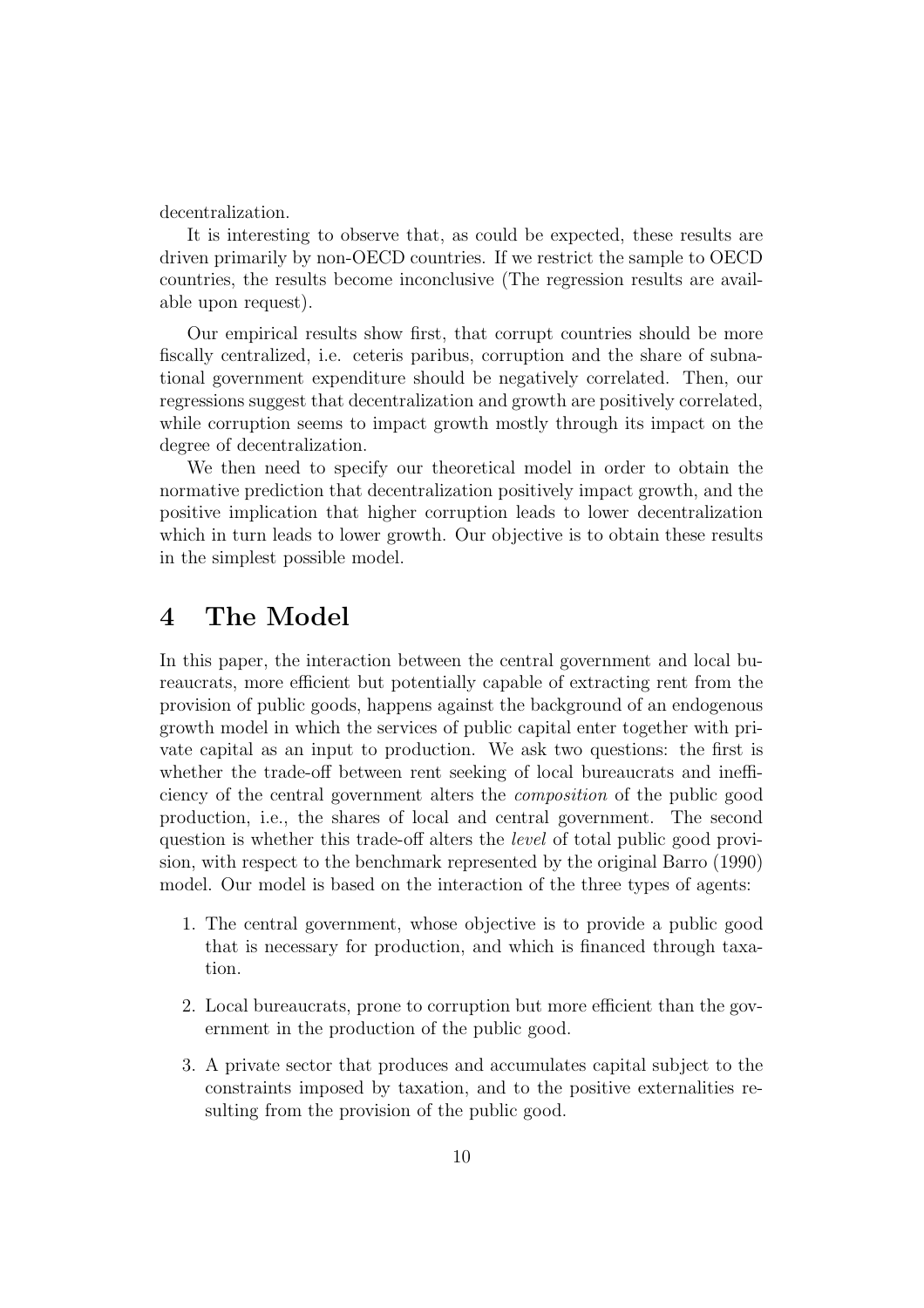The private sector in this model remains in the background. We consider a simplified version of Barro's (1990) endogenous growth model with capital and the services of public capital (the 'public good' hereafter) being the only productive factors:

$$
y = Ak^{1-\alpha}g^{\alpha}
$$
 (1)

As in Barro, we assume the budget of the government to be always balanced, so that the production of the public good is financed exclusively by tax receipts. Let  $\tau$  and  $\theta = \tau y$  denote the proportional tax rate and the total of tax receipts respectively. As the production function is standard, the growth maximizing level of taxation will be equal to the share of government services in output. Assume that a representative household has standard CRRA preferences

$$
\max \int_0^\infty \frac{c_t^{1-\sigma}}{1-\sigma} e^{-\rho t} dt \quad s.t. \n\dot{k}_t = (1-\tau)y_t - c_t
$$

where  $\rho$  is the rate of time preference, and  $\sigma$  is the intertemporal rate of substitution (we assume no depreciation). Standard maximization yields the textbook decentralized solution:

$$
\gamma \equiv \frac{\dot{c}}{c} = \frac{1}{\sigma} \left( MPK - \rho \right)
$$

where the marginal product of capital is

$$
MPK = (1 - \tau)(1 - \alpha)Ak^{-\alpha}g^{\alpha}
$$
\n(2)

As in Barro, this model exhibits no transitional dynamics, and welfare/utility maximization is obtained when the growth rate is maximized. Maximization of the growth rate by the central government is equivalent to finding an overall level of public good provision  $g$ , and the corresponding tax rate  $\tau$ , such that  $MPK$  is maximized.

#### 4.1 The Production Function for the Public Good

We structure our model in a sort of a principal-agent setting. The central government, the principal, has the choice of providing the good directly  $(g_c)$ , which creates inefficiencies, or transferring some funds to the potentially corrupt local bureaucrats, who produce the good  $(q_l)$  more efficiently but may, at the same time, appropriate some of the transferred resources. The production function of the public good is assumed to be non-homothetic, so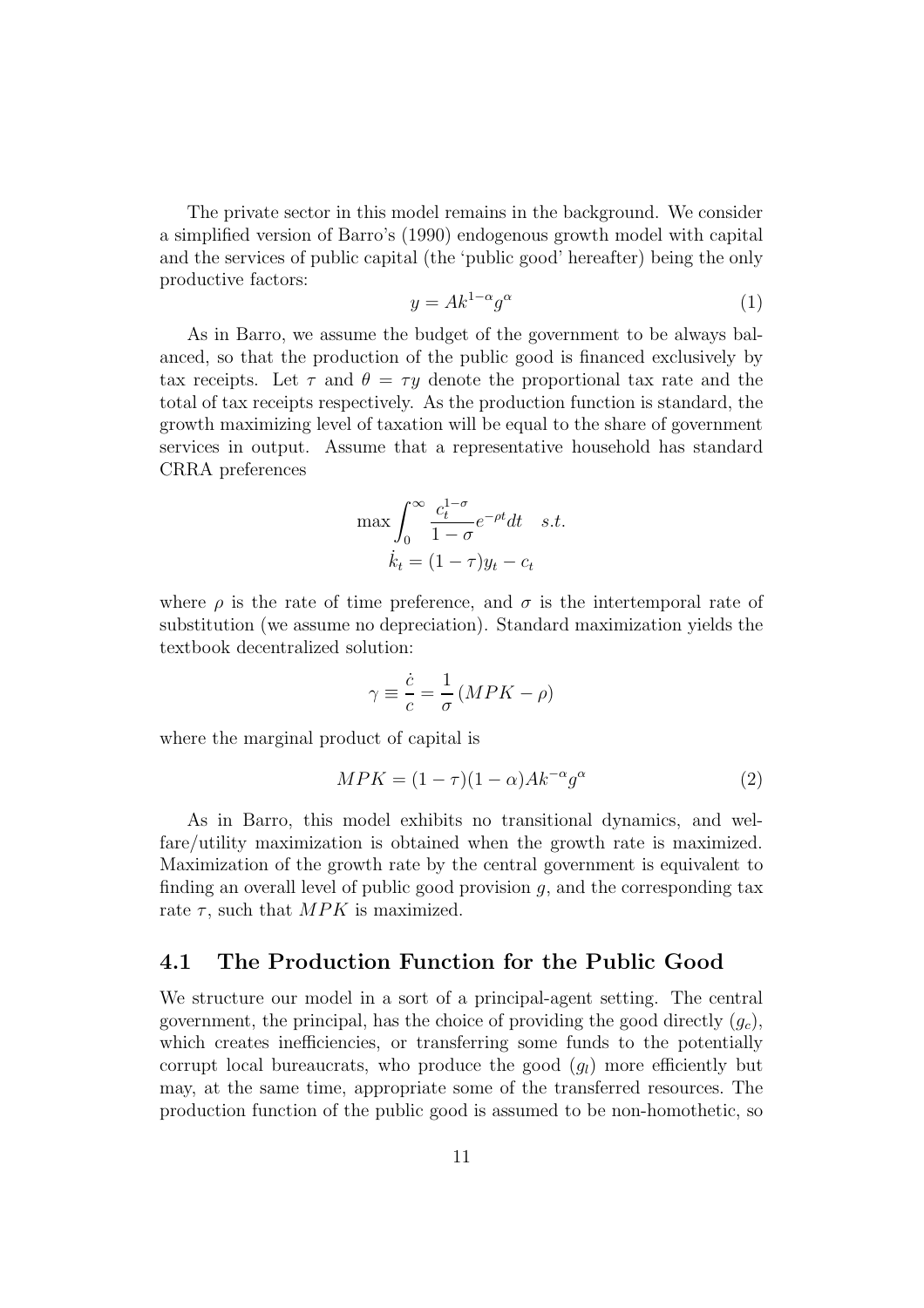that  $q$  can be produced by the local government, or by both levels jointly. The function can be written in implicit form as

$$
g = \sqrt{\left(\frac{g_c}{\psi} + g\right)g_l} \tag{3}
$$

where  $\psi \geq 1$ . The explicit form of this function has a linear term in  $g_l$  and a concave term

$$
g = \frac{1}{2}g_l + \frac{1}{2}\sqrt{g_l^2 + \frac{4g_c g_l}{\psi}}
$$

This ad hoc formulation serves our main objective of having standard isoquants, while simultaneously allowing for corner solutions with only one factor  $(q_l)$  used in production. Furthermore, we design it to yield (as a special case with no corruption) the standard optimal-provision-of-public-goods result of the Barro model. Our results nevertheless do not depend on this particular form; in appendix B we show that any sufficiently well-behaved version of equation (3) produces the same qualitative conclusions on the effect of corruption on the composition and the size of government spending.

The parameter  $\psi$  can be interpreted as a measure of efficiency of  $g_c$  in the production of g. This is better understood by computing the marginal rate of substitution between  $g_c$  and  $g_l$ .

$$
MRTS(g_c \text{ for } g_l) = \frac{\partial g/\partial g_c}{\partial g/\partial g_l} = \frac{2g_l}{\sqrt{\psi^2 g_l^2 + 4\psi g_c g_l} + \psi g_l + 2g_c}
$$

which is decreasing in  $\psi$  indicating that, for a given level of g, a smaller amount of  $g_l$  can be given up if one additional unit of  $g_c$  becomes available. Thus, higher values of  $\psi$  are associated with smaller relative efficiency of  $g_c$ . In other words,  $\psi$  can be interpreted as the "efficiency loss" associated with using  $q_c$  in the production of the public good q. Figure 1 shows the isoquants corresponding to different values of  $\psi$ . It can be observed that as  $\psi$  increases the isoquants become flatter. Notice further that all the isoquants intersect the  $q_l$  axis which implies that the production of q can take place with  $q_l$  alone; in that case, as equation (3) shows, production becomes linear:  $g = g_l$ .

We now turn to the characterization of each agent's problem.

#### 4.2 Local Government

Given the amount of transfers t received from the central government, local bureaucrats decide on the amount  $q_l \leq t$  that they will actually spend on the provision of public goods. We assume that local bureaucrats are fundamentally corrupt, and that they try to divert funds from public spending.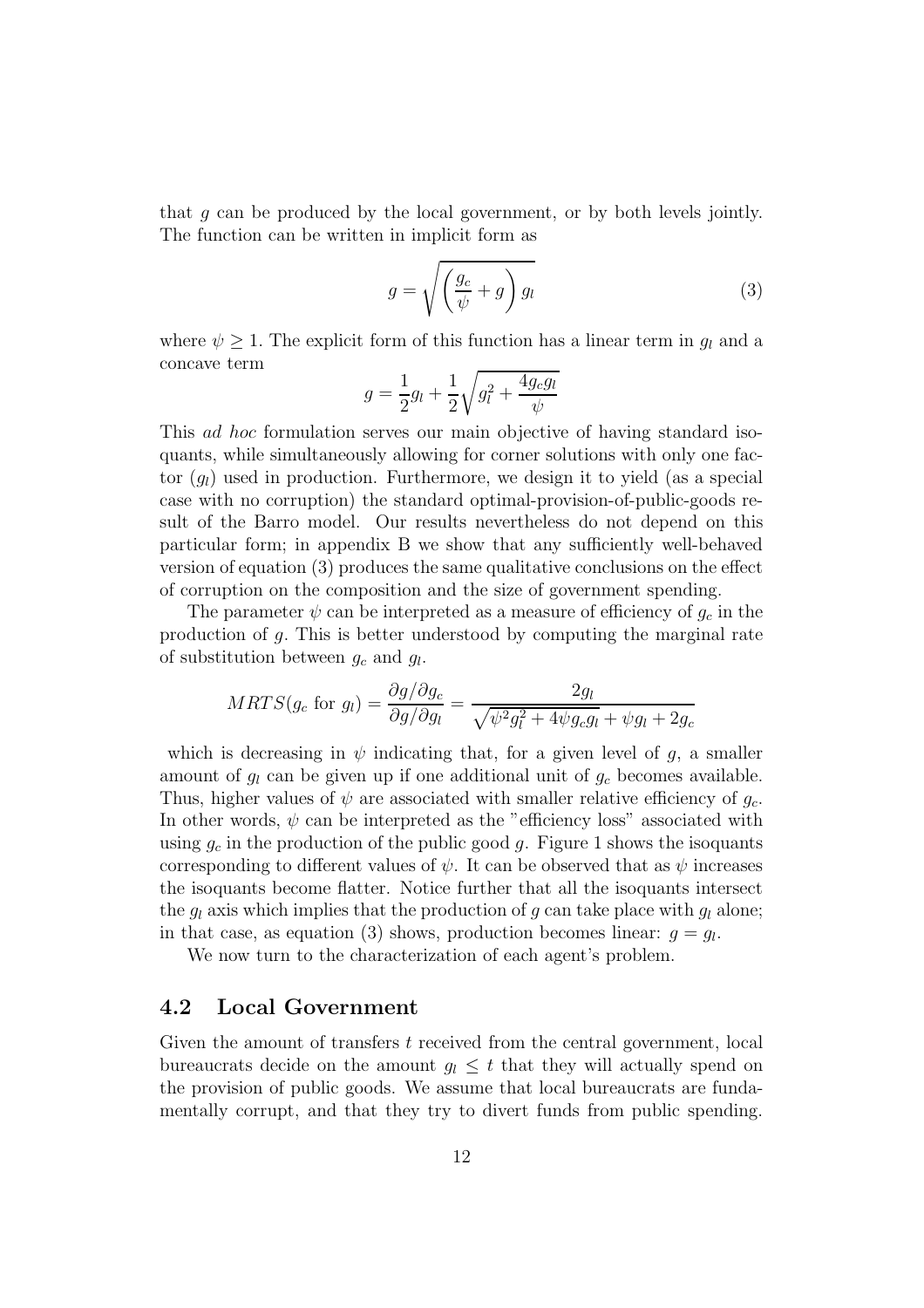

Figure 1: Isoquants for the production of  $g = 5 (\psi = 1, 5, 10)$ 

The relationship between different levels of government and corruption has been extensively studied (see for instance, Tanzi 1998; Martinez-Vazquez and McNab 2003; and Gurgur and Shah 2005). Theoretically, decentralization may be seen to increase the level of corruption (through the proliferation of spending decisions and the blurring of administration and political roles), or to decrease it (through increased transparency and proximity to constituencies and hence accountability). In this paper we assume that the former effect dominates (as in Dalgic and Long 2006), and that the utility function of local bureaucrats is linear in the amount of transfers diverted from local spending. Thus, for a given transfer t the net rent of local bureaucrats  $(t-g_l)$ is maximized subject to the constraint that an excessive amount of stealing increases the probability  $p$  of being caught. We assume that  $p$  monotonically decreases in the ratio of  $g_l$  to t, and that when caught, the payoff of local bureaucrats becomes zero, therefore, their problem can be written as

$$
\max_{g_l} (p \cdot 0 + (1 - p)(t - g_l)) \quad s.t. \n p(g_l, t) = \beta \left(1 - \frac{g_l}{t}\right)
$$

where p is the probability of being caught, and  $\beta$  is a function of the efficiency of monitoring the local provision of public goods. The value of the parameter  $\beta$  is taken as given by local officials, but as will be clear below, it is determined by the expenditure on monitoring and transfers of the central government.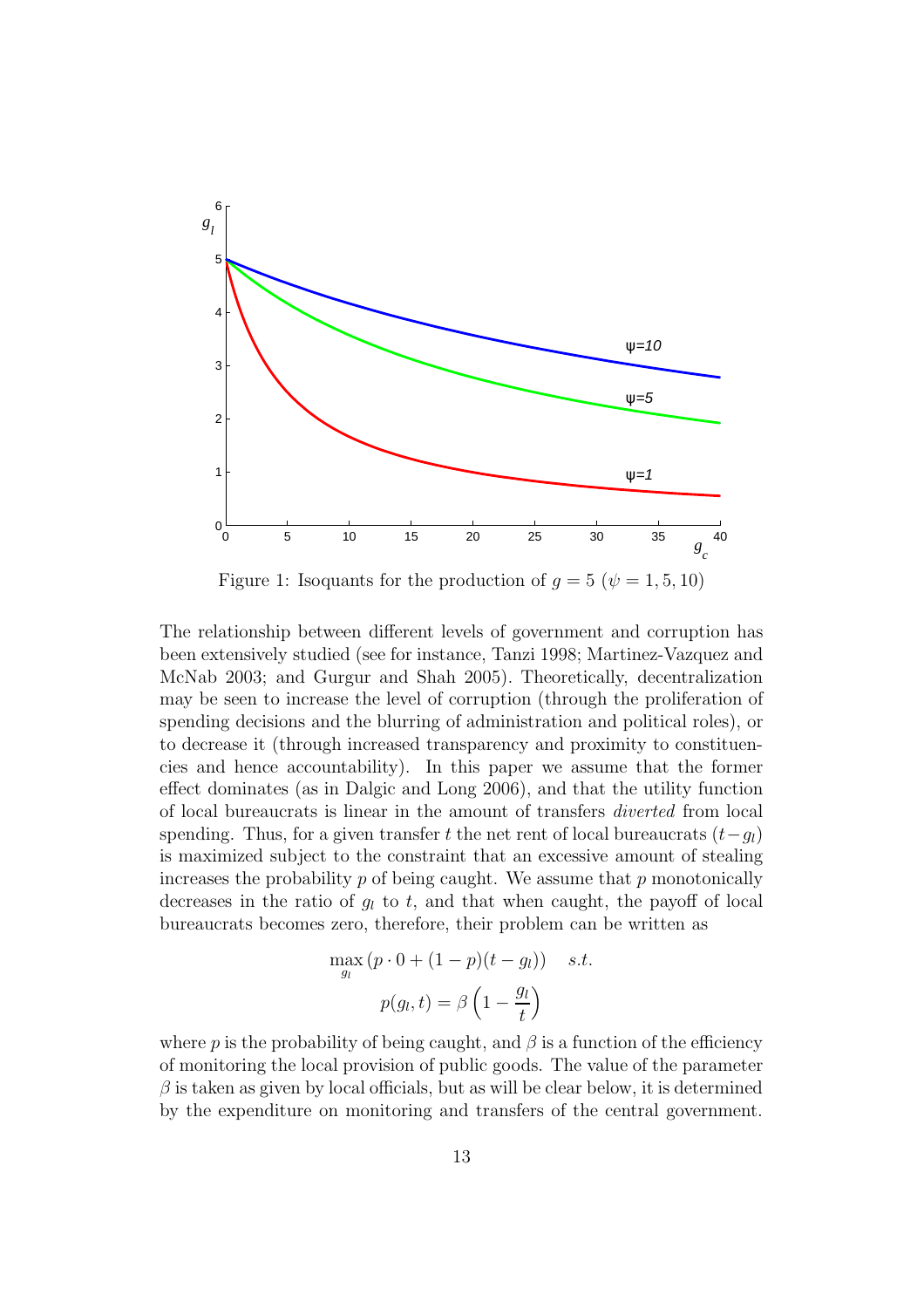The solution to the problem is given by

$$
g_l = t - \frac{t}{2\beta} \tag{4}
$$

The larger is the value of  $\beta$ , the lower will be the rent extraction by local bureaucrats, i.e. for a given amount of transfers,  $q_l$  will be higher. In equation (4),  $g_l \geq 0$  requires  $\beta$  to be bounded from below:  $\beta \in [\frac{1}{2}]$  $\frac{1}{2}, \infty$ ).

#### 4.3 The Central Government

The central government maximizes the growth rate of the economy,  $\gamma$ , subject to the technological constraints (for the production of  $y$  and of  $g$ ), an incentive compatibility constraint that avoids excessive stealing by the local government, and the standard balanced budget constraint. Central to our model, we assume that while corrupt, local bureaucrats are more efficient in the provision of public goods. We share this assumption with the early literature on decentralization while being aware of the existence of much more nuanced theoretical models (see for instance Bardhan and Mookherjee 2006a). It is also useful to keep in mind that some recent applied work provided empirical support for this argument. For example, Alderman (2002), using data from the poverty alleviation program in Albania, finds that local authorities often possess (for example through surveys) information that is not readily available to the central government and which can be used to better allocate program funds in their jurisdictions. Using the natural experiment provided by the Bolivian decentralization reform of 1994, Faguet (2004) shows that the substantial transfer of power to municipalities significantly altered the sectoral composition of public investment because local authorities were able to tailor public funds to the different needs of their constituencies.

Within this framework, the central government has to make three interrelated choices:

- 1. Choose the overall tax rate  $\tau$ , and consequently, given all the constraints, the amount of public good produced g.
- 2. Determine the portion of its tax receipts  $\theta$ , to be allocated to the direct production of  $g$  via  $g_c$ , with the remaining resources being transferred to local bureaucrats:

$$
\theta = \theta_c + \theta_l,
$$

with  $\theta_c$  and  $\theta_l$  denoting the portions of tax receipts allocated to centralized and decentralized production respectively. Since we assume that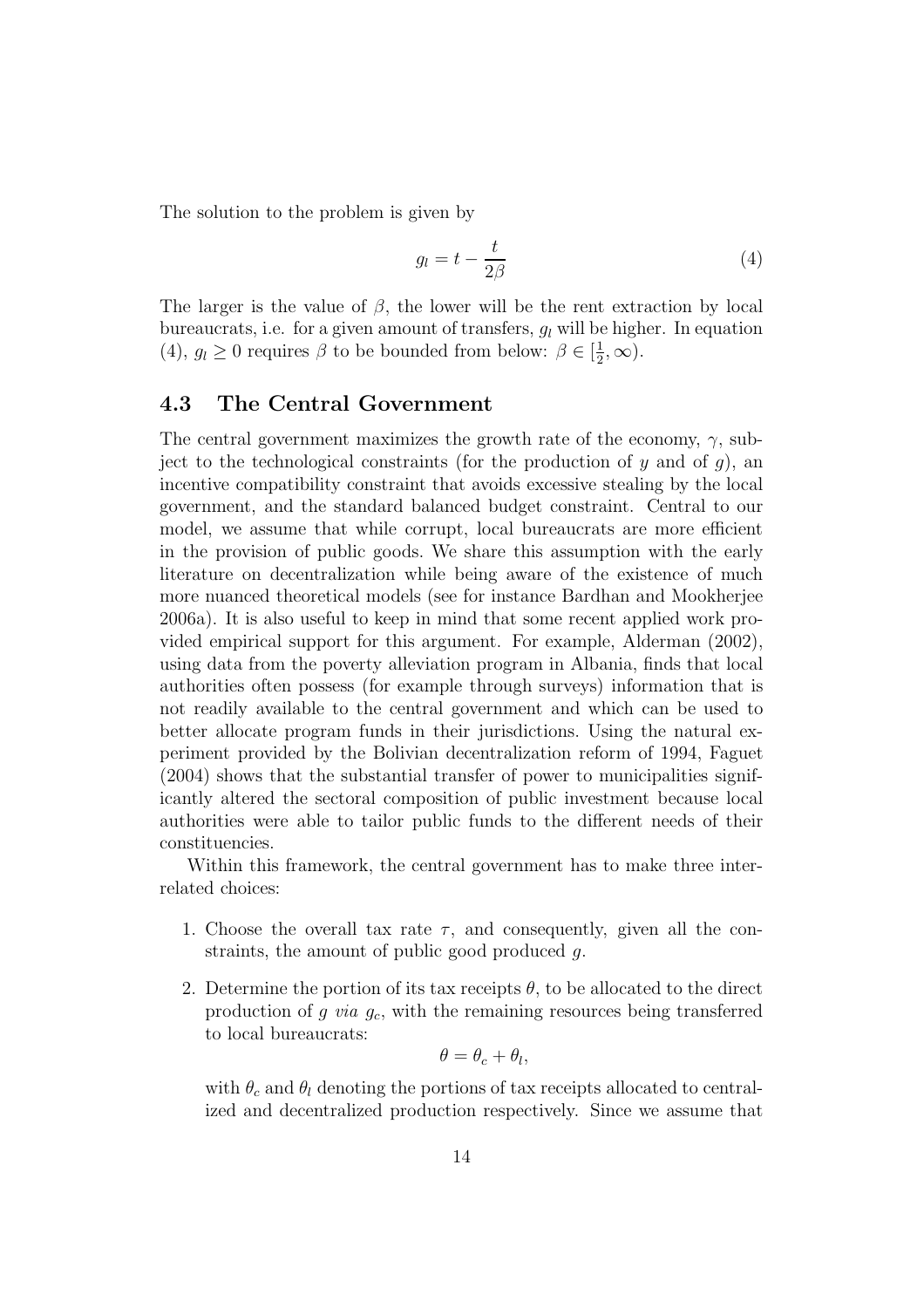there is no corruption among the central government officials, all of the resources allocated to central government spending translate into the central government input to the production of the public good. On the other hand, some leakage due to corruption appears when delegating to local bureaucrats the provision of the good:

$$
g_l < \theta_l
$$
\n
$$
g_c = \theta_c
$$

Choosing the allocation of resources between central and local levels of government is equivalent to deciding the degree of decentralization, i.e.  $g_c/g$  and  $g_l/g$ .

3. Finally, the central government has to minimize rent seeking and appropriation by local bureaucrats; this is done through allocation of the resources devoted to local production between monitoring, m and transfers to the local government,  $t$ :

$$
\theta_l = m + t,
$$

We assume that  $\beta$ , and hence the probability of catching the local bureaucrats who steal from the transfers, depend linearly on the ratio  $m/t$ :

$$
\beta = \delta \frac{m}{t} \tag{5}
$$

The efficiency of the monitoring technology is captured by the parameter  $\delta$ , that will be central in our subsequent analysis. This parameter can also be interpreted as the extent of political centralization thereby indicating that, ceteris paribus, more politically centralized government structures will be better at detecting corruption at the subnational level.

To summarize, the central government's problem can be represented as: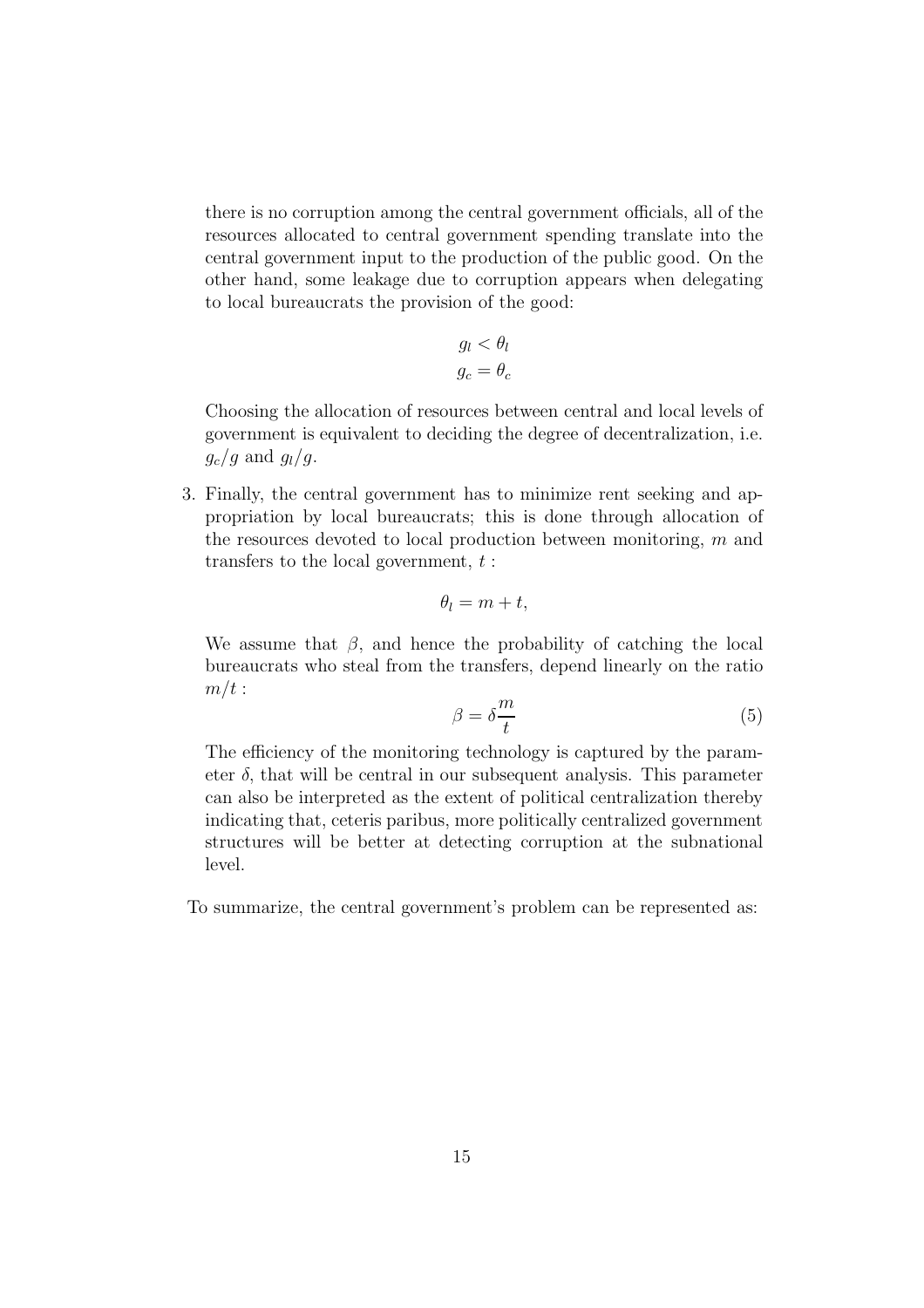$$
\max_{\tau,m,t,g_c} \gamma \quad s.t.
$$
  
\n
$$
\gamma = \frac{1}{\sigma} \left( (1-\tau)(1-\alpha)Ak^{-\alpha}g^{\alpha} - \rho \right)
$$
  
\n
$$
g = \sqrt{\left(\frac{g_c}{\psi} + g\right)g_l}
$$
  
\n
$$
\theta = m + t + g_c
$$
  
\n
$$
g_l = t - \frac{t}{2\beta}
$$
  
\n
$$
\beta = \delta \frac{m}{t}
$$

To solve the problem we proceed backwards:

- First, the central government has to decide how much to spend on monitoring  $(m)$  and on transfers to the local government  $(t)$ , in order to maximize spending by the local bureaucrats  $g_l$  for a *given* total amount of resources allotted to decentralized production,  $\theta_l$ .
- Next, for a given total amount of the public good  $q$ , the government has to determine the optimal (cost minimizing) allocation between  $q_l$ and  $g_c$ .
- Finally, the government has to decide the total amount of the public good g that maximizes the growth rate of the economy.

#### 4.3.1 The choice of  $m$  and  $t$

We start by finding the optimal allocation of *given* funds allotted to decentralized production, between transfers and monitoring. From the monitoring technology equation (5), and the local government optimal choice (equation 4), we can write

$$
g_l=t-\frac{1}{2}\frac{t^2}{m\delta}
$$

The allocation of resources between transfers and monitoring can then be determined through the solution to the following problem:

$$
\max_{m,t} \left( t - \frac{1}{2} \frac{t^2}{m\delta} \right) \quad s.t. \tag{6}
$$
\n
$$
m + t = \theta_l
$$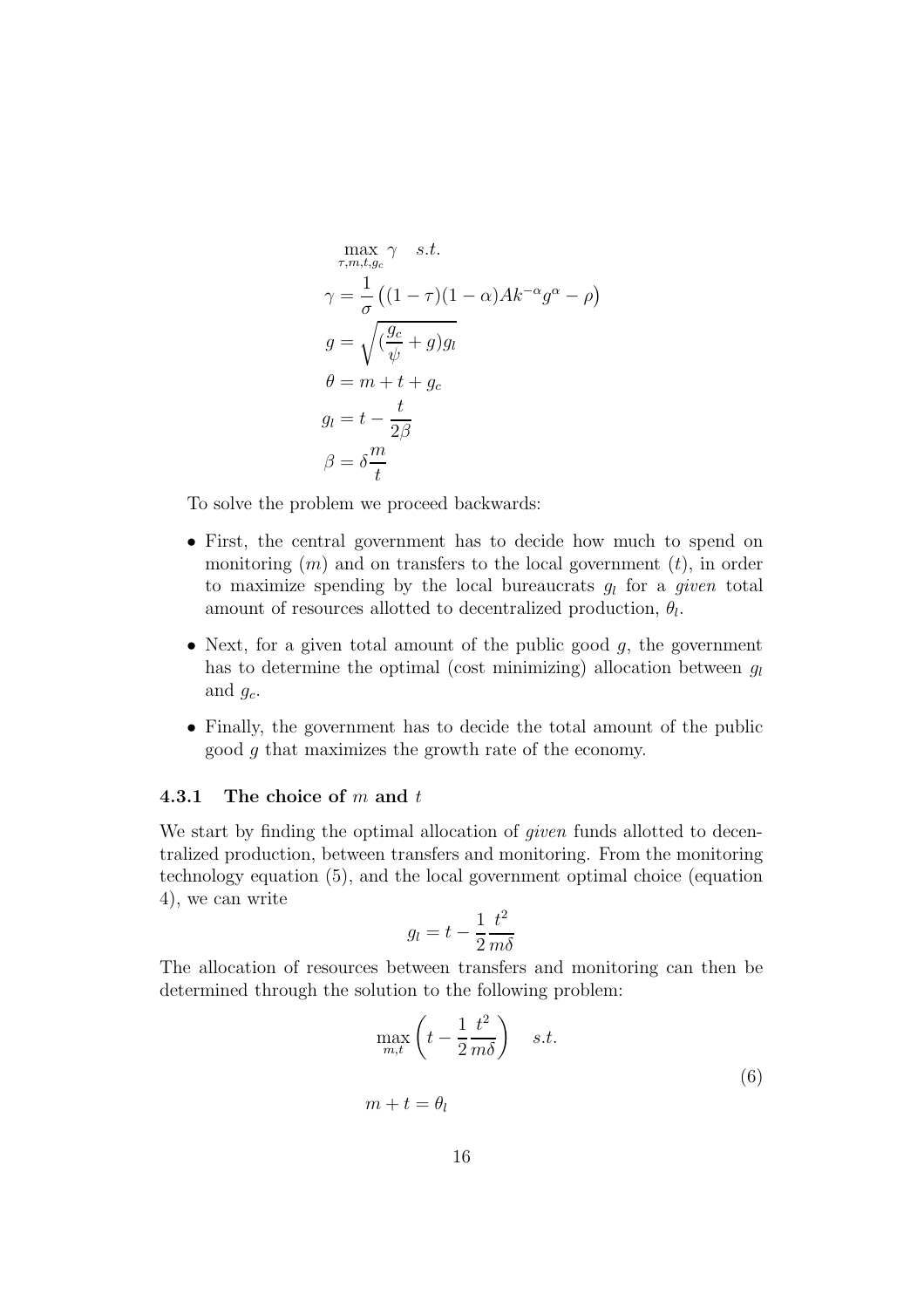Problem  $(6)$  yields the following solution for t and m:

$$
t = \theta_l \frac{\sqrt{2\delta + 1} - 1}{\sqrt{2\delta + 1}}
$$

$$
m = \frac{\theta_l}{\sqrt{2\delta + 1}}
$$

Notice that since  $\beta = \delta m/t$ , any value of  $\delta > 0$  is compatible with our prior constraint that  $\beta \geq 1/2$  which we had to assume in order to ensure the non-negativity of  $g_l$  (see equation 4). Notice also that we do not explicitly model the incentives faced by the central government in dealing with the the local government agency problem. We simply assume that it faces a tradeoff between excessive rent-seeking and waste of resources for monitoring<sup>7</sup>.

Computing the amount of local government spending is then straightforward:

$$
g_l = \frac{(1+\delta)\sqrt{2\delta+1}-2\delta-1}{\delta\sqrt{2\delta+1}}\theta_l
$$

We can actually define the amount of wasted resources induced by corruption (whether directly through rent seeking, or indirectly through the cost of monitoring): define  $\phi$  as the ratio of actual spending to the local government's contribution to public good production:

$$
\phi \equiv \frac{\theta_l}{g_l} = \frac{\delta\sqrt{2\delta + 1}}{(1 + \delta)\sqrt{2\delta + 1} - 2\delta - 1}
$$

A value of  $\phi$  in excess of 1 can be interpreted as the "corruption loss", and it only depends (negatively) on the efficiency of monitoring  $\delta$ . Furthermore, as  $\delta$  increases,  $\phi$  tends to 1 (figure 2). In other words, as the efficiency of monitoring increases, the ratio of actual spending to the local government's contribution to public good production,  $\frac{\theta_l}{g_l}$ , converges to 1 (and the corresponding corruption loss converges to zero).

In what follows, it will be convenient to think of  $\phi$  as the determinant of the amount of resources necessary to obtain  $g_l$ , i.e.,  $\theta_l = \phi g_l$ . Remember on the other hand that no leakage appears in the case of centralized production  $(\theta_c = g_c).$ 

<sup>&</sup>lt;sup>7</sup>For example, as  $g_l$  and t are observable, we should have punishment of the local government each time  $g_l < t$  is observed. To make the model into a fully fledged principal-agent relationship we could introduce a non observable leakage in the transfer. The qualitative results would not be different.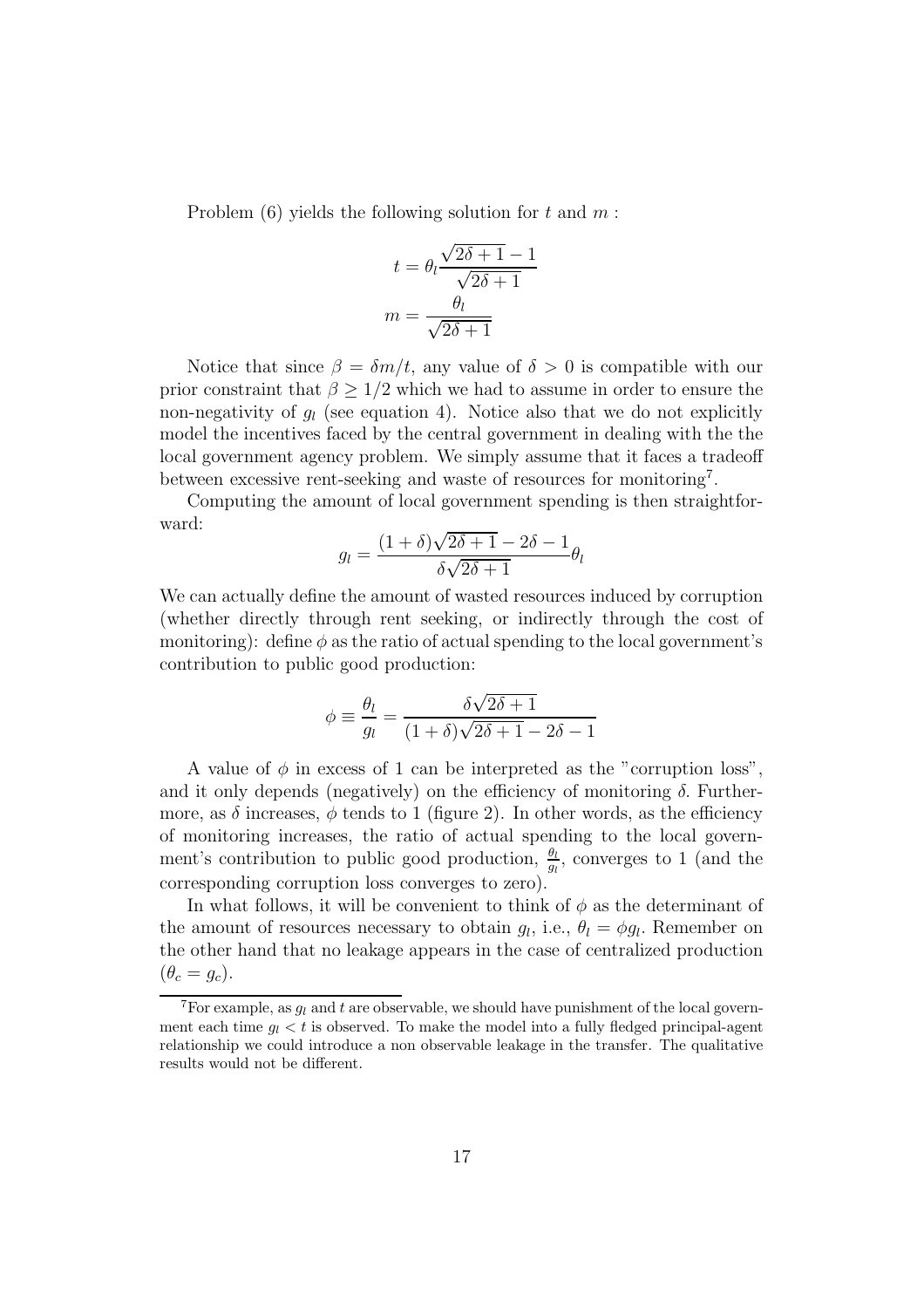

Figure 2: Corruption loss,  $\phi$ , as a function of monitoring efficiency  $\delta$ .

#### 4.3.2 Choice of  $g_l$  and  $g_c$  for a given g

Let's now turn to the problem of determining the local and central inputs  $g_l$ and  $g_c$  necessary to obtain a *given amount* of the public good  $g$ , given the concave "technology" defined in equation (3) that allows for possible corner solutions.

$$
g = \sqrt{\left(\frac{g_c}{\psi} + g\right)g_l}
$$

The government thus faces a choice between the loss in efficiency implied by centralized production (captured by the parameter  $\psi$ ), and the "leakage" caused by corruption in case of decentralized production (captured by  $\phi$ ). This trade-off can be represented as a cost minimization problem

$$
\min_{g_l, g_c} (\theta_l + \theta_c) = \phi g_l + g_c \qquad s.t.
$$
\n
$$
g = \sqrt{\left(\frac{g_c}{\psi} + g\right) g_l}
$$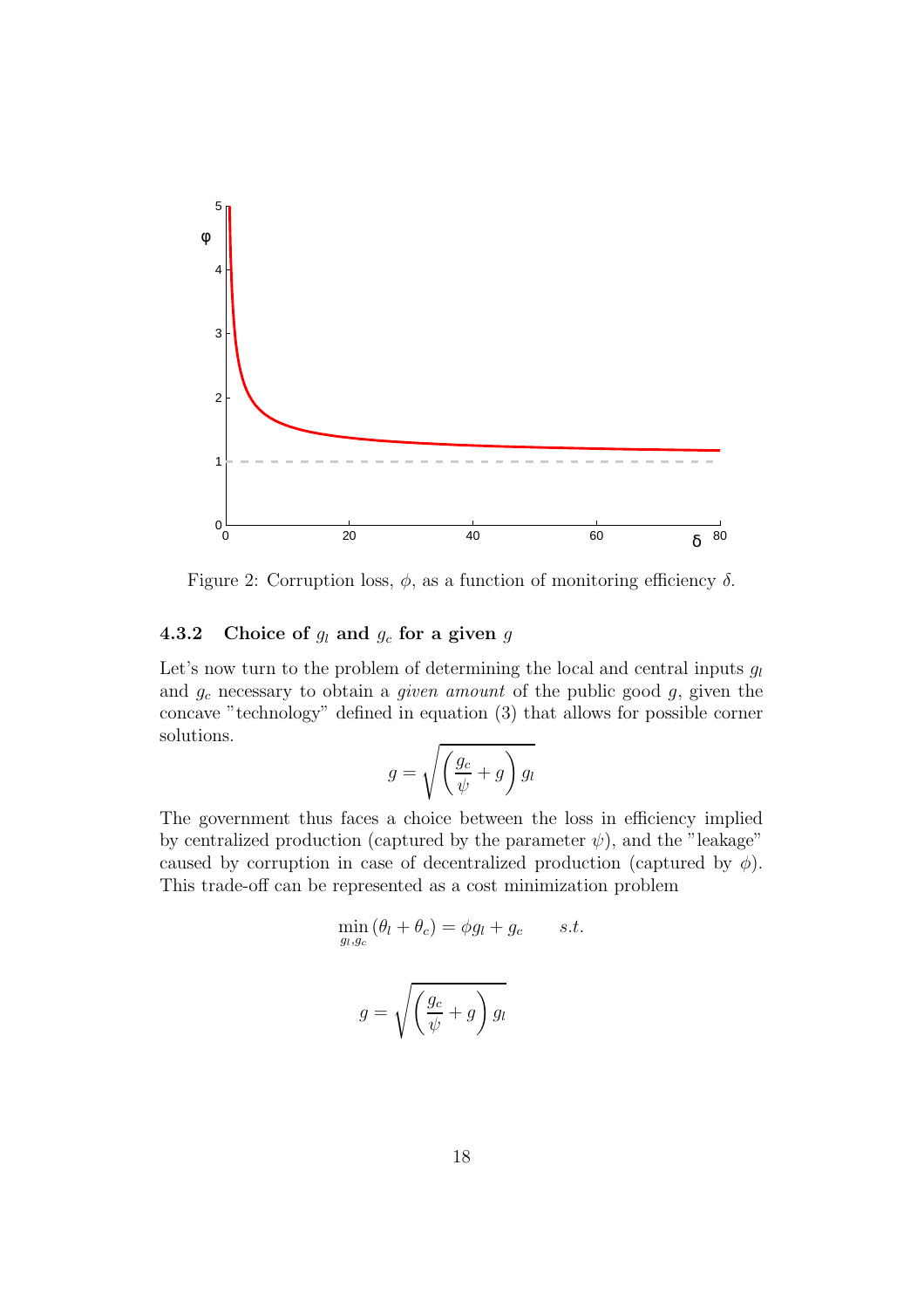We then obtain the following solution (see appendix A):

$$
\psi < \phi \Rightarrow \begin{cases} g_l = \sqrt{\frac{\psi}{\phi}} g \\ g_c = \left(\sqrt{\phi \psi} - \psi\right) g \end{cases} \tag{7}
$$
\n
$$
\psi \geq \phi \Rightarrow \begin{cases} g_l = g \\ g_c = 0 \end{cases}
$$

If the relative efficiency of  $g_c$  decreases (larger  $\psi$ ), or monitoring efficiency increases (smaller  $\phi$ ) then  $g_c$  will decrease and  $g_l$  will increase. A more effective monitoring implies a larger share of spending by the more efficient local government. Notice also that the existence of an efficiency loss  $\psi$  implies that the central government may decide to provide the public good entirely through the local government (if  $\psi \ge \phi$ ). Equation (7) embeds the first of the results we were looking for: an increase in corruption (or lower monitoring efficiency) yield a lower share of local government in the provision of the public good.

#### 4.3.3 The Determination of the Optimal Amount of  $g$

The final step is to determine the optimal level of public spending g, and to relate it to the overall effectiveness of public spending, where "effectiveness" has to be understood in the broad sense of comprising the corruption loss resulting from the rent seeking behavior of local bureaucrats  $(\phi)$ , and/or the technical inefficiency of the central government  $(\psi)$ . From equation (7) we can compute the total amount of taxes collected  $\theta$  as:

$$
\theta = \theta_l + \theta_c = \phi g_l + g_c = \lambda g
$$

where

$$
g_c = 0 \Rightarrow \lambda = \phi \tag{8a}
$$

$$
g_c \neq 0 \Rightarrow \lambda = 2\sqrt{\psi\phi} - \psi
$$
 (8b)

Since the amount of taxes collected is a proportion  $\tau$  of total income  $(\theta = \tau y)$ , we can further write

$$
g = \frac{\theta}{\lambda} = \frac{\tau y}{\lambda} = \frac{\tau Ak^{1-\alpha}g^{\alpha}}{\lambda}
$$
  

$$
g = k \left(\frac{\tau A}{\lambda}\right)^{1/(1-\alpha)}
$$
 (9)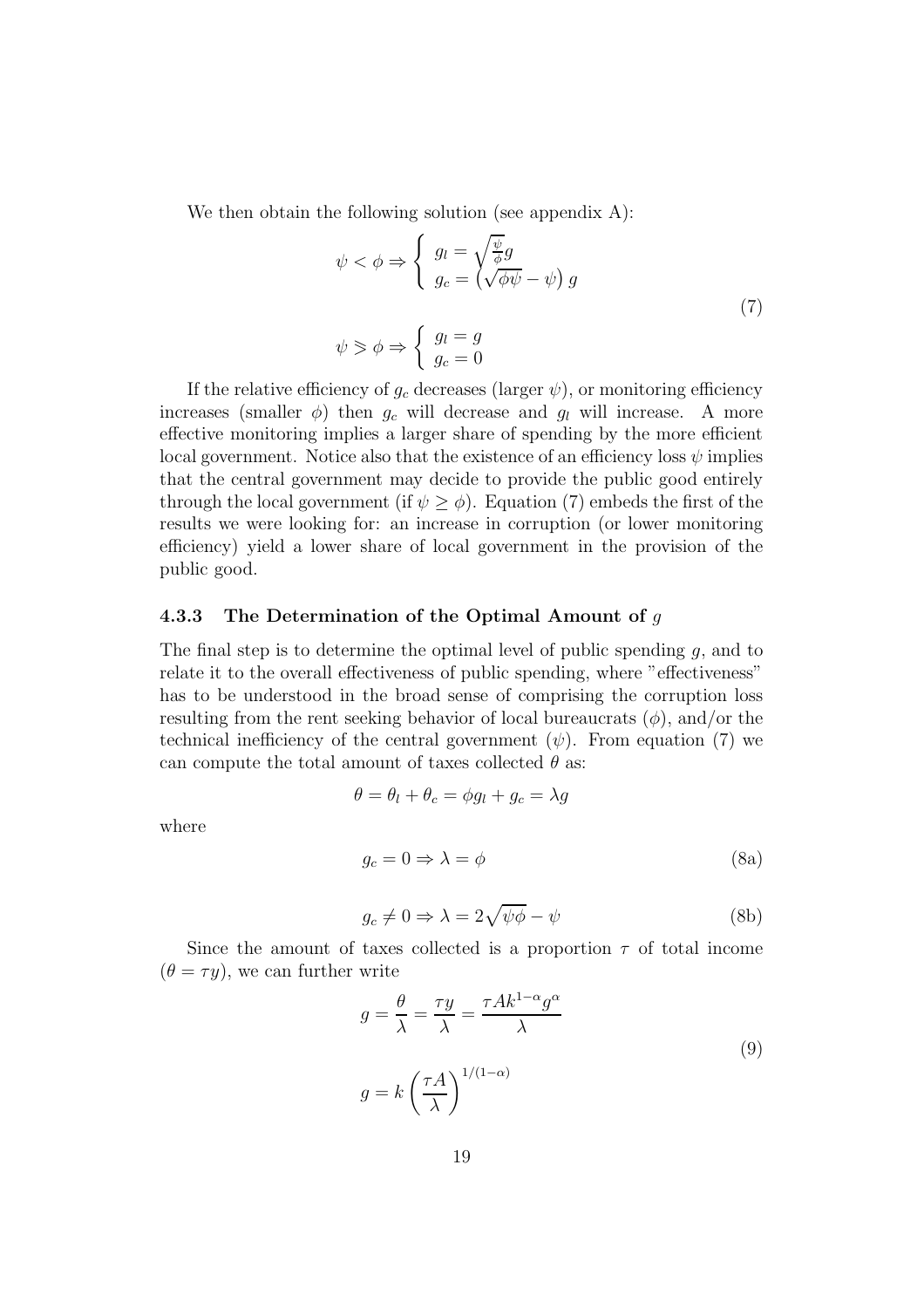Remember from equation (2) that the after tax marginal product of capital is  $MPK = (1-\tau)(1-\alpha)Ak^{-\alpha}g^{\alpha}$ , that given equation (9) can be rewritten as

$$
MPK = (1 - \tau)(1 - \alpha)A^{1/(1 - \alpha)}\left(\frac{\tau}{\lambda}\right)^{\alpha/(1 - \alpha)}
$$

This is equivalent to the standard textbook formulation of Barro (1990), with the exception of the  $\lambda$  term, capturing the burden represented by central government inefficiency and corruption losses. The central government's problem, therefore, becomes to choose  $\tau$  such that the MPK is maximized. This yields the following first-order condition:

$$
\frac{d(MPK)}{d\tau} = A^{\frac{1}{1-\alpha}} \frac{(\alpha-\tau)}{\tau} \left(\frac{\tau}{\lambda}\right)^{\frac{\alpha}{1-\alpha}} = 0
$$

which gives the familiar condition for maximizing the growth rate of the



Figure 3: Relation between tax rate and growth for different values of  $\lambda$ .  $\lambda = 1$ corresponds to the Barro benchmark. The optimal tax rate  $\tau^* = \alpha (= 0.4)$  is independent of  $\lambda$ . We assumed  $A = 10$ ,  $\alpha = 0.4$ ,  $\sigma = 1$ ,  $\rho = 0$ .

economy:

$$
\tau^* = \alpha \tag{10}
$$

Thus, the optimal tax rate is equal to the level obtained in the benchmark, and is not affected by the existence of efficiency and corruption losses. The hump-shaped relationship between  $\tau$  and  $\gamma$ , familiar from Barro, is depicted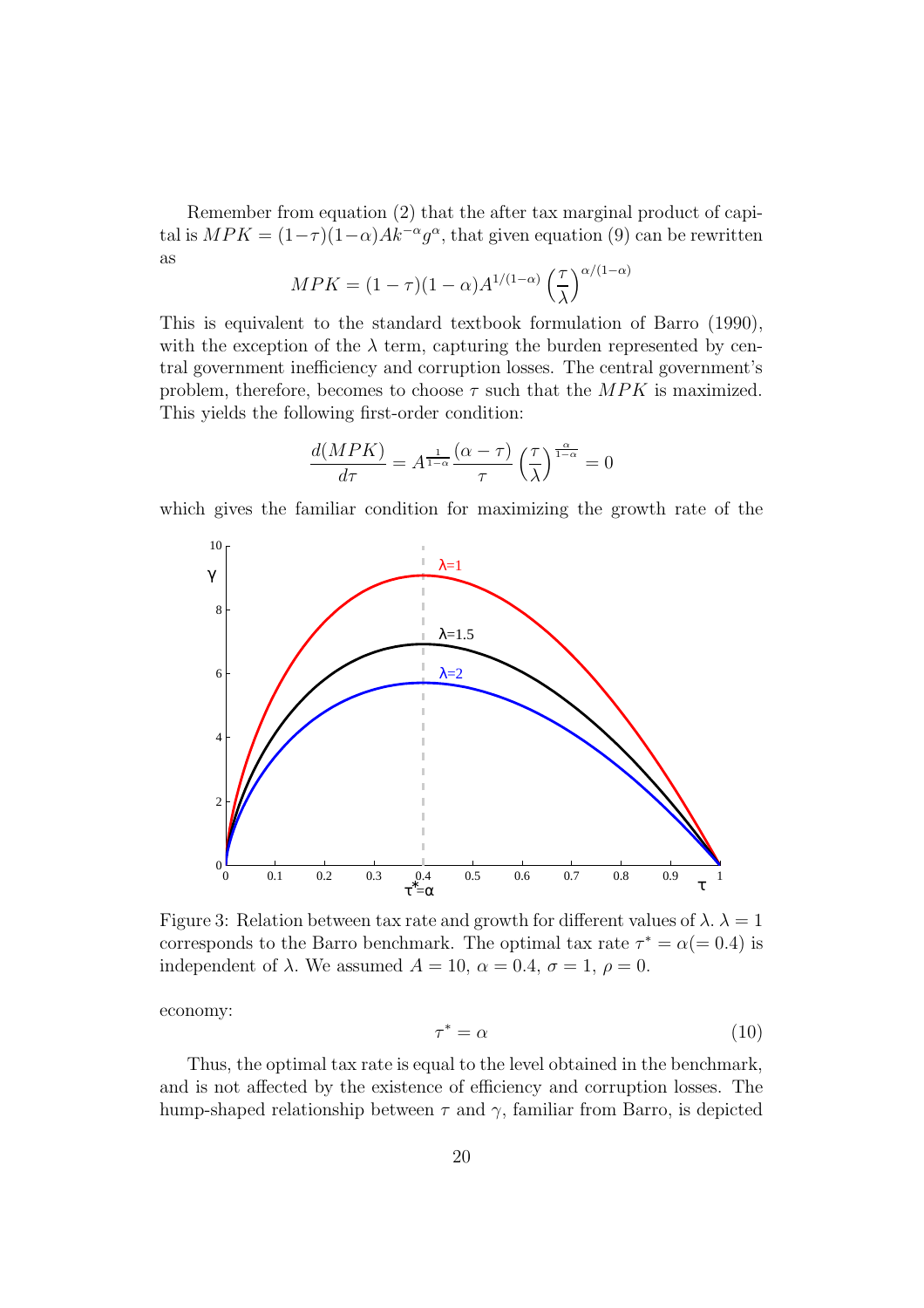in figure 3. The corruption/efficiency burden does not affect the tax rate, but it has an effect on the growth rate of the economy.

To solve for the optimal government spending  $q$ , we use equations (10) and (9):

$$
g^* = k \left(\frac{\alpha A}{\lambda}\right)^{1/(1-\alpha)}
$$
  

$$
\frac{g^*}{y} = \frac{\alpha}{\lambda}
$$
 (11)

Remember that in Barro (1990)  $g^*/y = \alpha$ . Thus, to compare our results to this benchmark, we have to look into the value of  $\lambda$ , defined in equation (8). In the case of excessive inefficiency of the central government, and/or of low corruption losses, production is carried on only by the local government, and equation (8a) shows that  $\lambda = \phi \geq 1$ . In the case of an interior solution, requiring  $\phi > \psi$ , we have  $\lambda = 2\sqrt{\psi \phi} - \psi$  (equation 8b). Even in this case, then,  $\phi > \psi$  implies  $\lambda > 1$ . Thus,

$$
\lambda > 1 \Rightarrow \frac{g^*}{y} = \frac{\alpha}{\lambda} < \alpha
$$

We can conclude that whether the public good is provided by the central government, or by the local government, its level will fall short of what it would in the benchmark case. In other words, corruption affects the growth rate of the economy because it induces to a suboptimal level of decentralization. This explains why in table 4 corruption is not significant when included in the regression with the share of subnational expenditure. At the same time, we showed that the existence of potential corruption does not affect the optimal tax rate.

#### 4.3.4 The Effects of Corruption on the Composition and the Amount of Public Spending

In our model, the possibility of corruption is summarized by a single parameter,  $\phi$ , that decreases to the level of 1 as the effectiveness of monitoring increases. A more corrupt local government (high  $\phi$ ) implies both a bias towards excessive direct provision of the public good by the central government, and an overall under-provision of the public good with respect to the level that would be optimal without corruption. In fact, with perfect monitoring technology ( $\phi = 1$ ) equations (8a) and (11) would yield  $\lambda = 1$  and  $g/y = \alpha$ , respectively, which is the familiar "optimal size of government"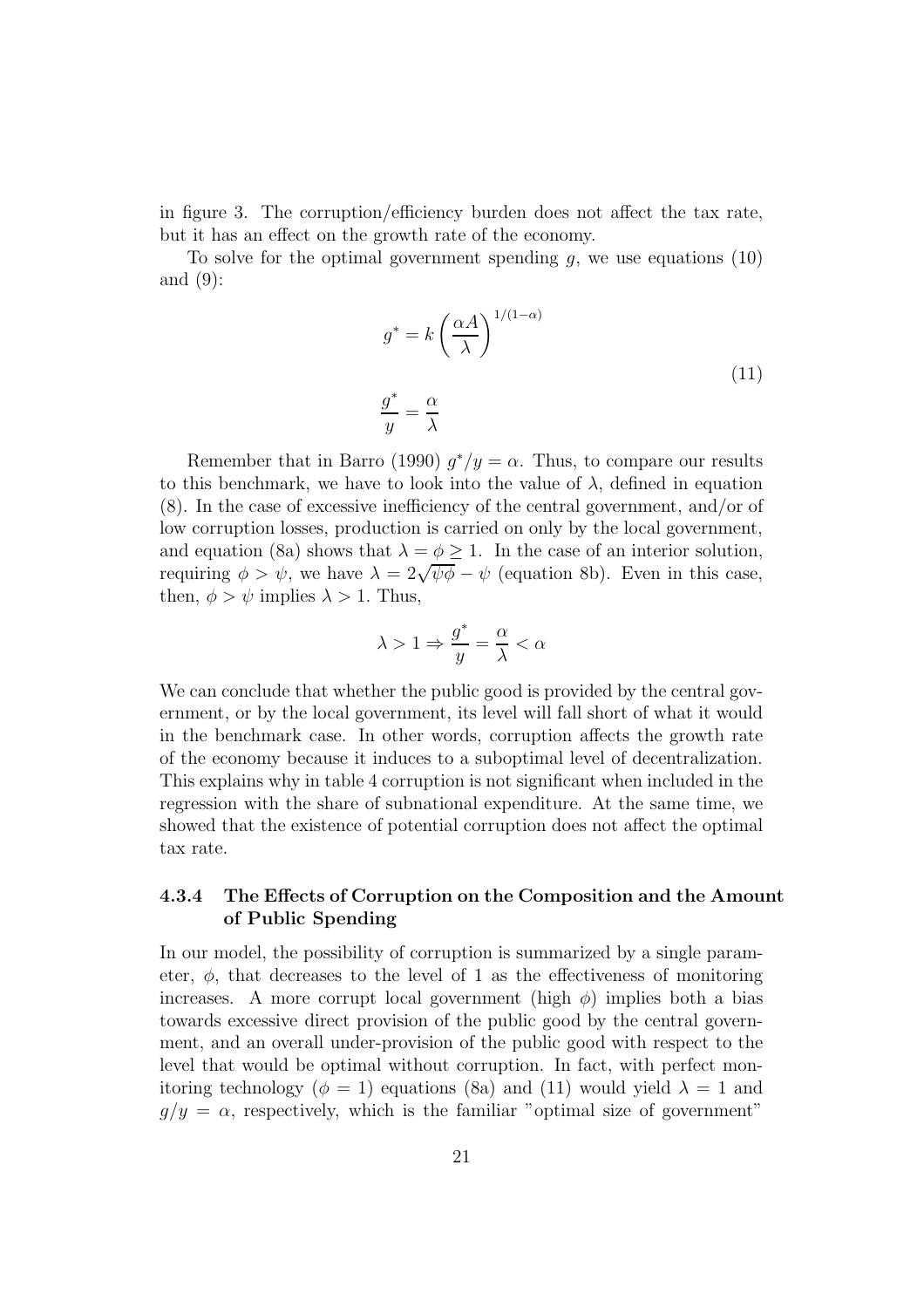result of the Barro model. As for the ratio between central and local government provision of the public good, from the internal solution of equation (7) we have

$$
\frac{g_c}{g_l} = \phi - \sqrt{\phi \psi}
$$

which can be seen to be decreasing in  $\phi$ . As the corruption loss increases  $(\phi \to \infty)$ ,  $g_l$  tends to zero, and the production of the public good is carried on by the less efficient central government. Conversely, as  $\phi$  decreases, the use of  $g_c$  decreases, and goes to zero for  $\psi \geq \phi$ . Our model provides an alternative mechanism to explain why the Decentralization Theorem may fail to apply, even absent the spillovers. Of course, the possibility of corruption and rent seeking is not the only mechanism that may cause an insufficient degree of decentralization. For example, Hoyt (1991) develops an intuition already present in Oates (1972), showing how competition for the tax base by local governments yields insufficient fiscal revenues and public investment. On a different note, Besley and Coate (2003) build a model in which departures from Oates' optimal balance arise from conflicts of interest between citizens of different jurisdictions. In our setting the balance between local and central provision of the public good is distorted not because of the interaction of local governments, but because of the principal-agent relationship between central and local authorities.

## 5 Conclusion

The simple model presented in this paper shows that the existence of potentially corrupt local bureaucrats reduces the scope for fiscal decentralization, and yields an overall insufficient level of productive public goods. Our theoretical and empirical results are particularly interesting when we relate them to the recent empirical literature on growth, corruption and decentralization.

We already mentioned several studies (Zhang and Zou 1998; Jin, Qian, and Weingast 2005) of the relationship between fiscal decentralization and growth in the Chinese provinces, whose conclusions could be explained by a mechanism highlighted in our model. In particular, Jin, Qian, and Weingast (2005) show that the positive effects of decentralization on growth critically rely on designing a good system of fiscal incentives for local governments aimed at avoiding rent-seeking: "decentralization of authority is meaningless if the central government takes away all revenue generated in the local economy as a result of local government's action" (Jin, Qian, and Weingast 2005, p. 1124). In terms of the model parameters, this corresponds to implementing decentralization only when a sufficiently good monitoring technology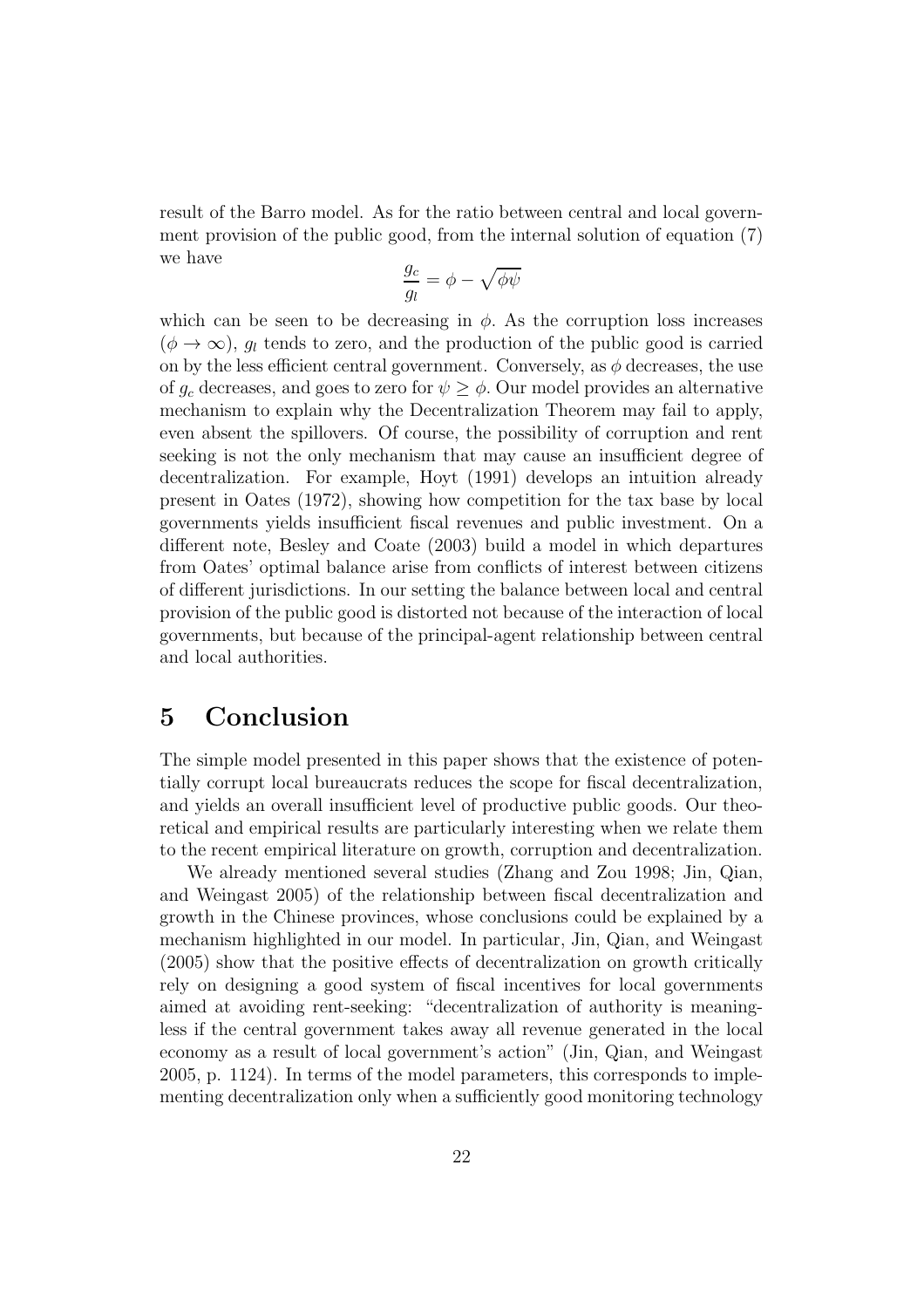(high  $\delta$ ) is in place, so that the corruption loss  $\phi$  is minimized. As we mentioned, Zhuravskaya (2000), Blanchard and Shleifer (2001) and (Jin, Qian, and Weingast 2005), argue that insufficient control of local bureaucrats by the central government was the main reason why the decentralization process in Russia was much less successful than in China. In both countries decentralization took place, which in our model would correspond to the case of  $\phi \leq \psi$ . Nevertheless, this happened in Russia for high levels of  $\phi$  and  $\psi$ , so that transfer of power to local governments generated higher rent-seeking and lower growth than in China, where corruption loss  $\phi$  was kept low by maintaining strong party control of provincial and community leaders.

Our paper may also help look in a different way at the literature on decentralization and corruption. A recent article by Fisman and Gatti (2002) makes a thorough empirical analysis of this issue by looking at the crosscountry relationship between fiscal decentralization and corruption as measured by a number of different indices. They find, as we do, an inverse relationship between fiscal decentralization and corruption. Our paper suggests, however, that this analysis should be extended to yield robust conclusions on the direction of causality, as in fact, within our setting it would be the extent of corruption that determines the degree of decentralization chosen by the central government, and not vice versa. Finally, using a cross-section of 15 European countries, Cassette and Paty (2010) showed that greater fiscal decentralization leads to higher aggregate public expenditure which also fits with our model, as a particular low-corruption scenario.

The paper leaves, nevertheless, a number of questions unanswered. The main one is whether multiple equilibria may potentially arise, caused by the interaction between the extent of corruption, the growth rate, and the monitoring capacities of the government. Our model could be modified to yield such multiple equilibria, similar in spirit to those of the already cited work by Blackburn, Bose, and Haque (2006). This question is left for future work.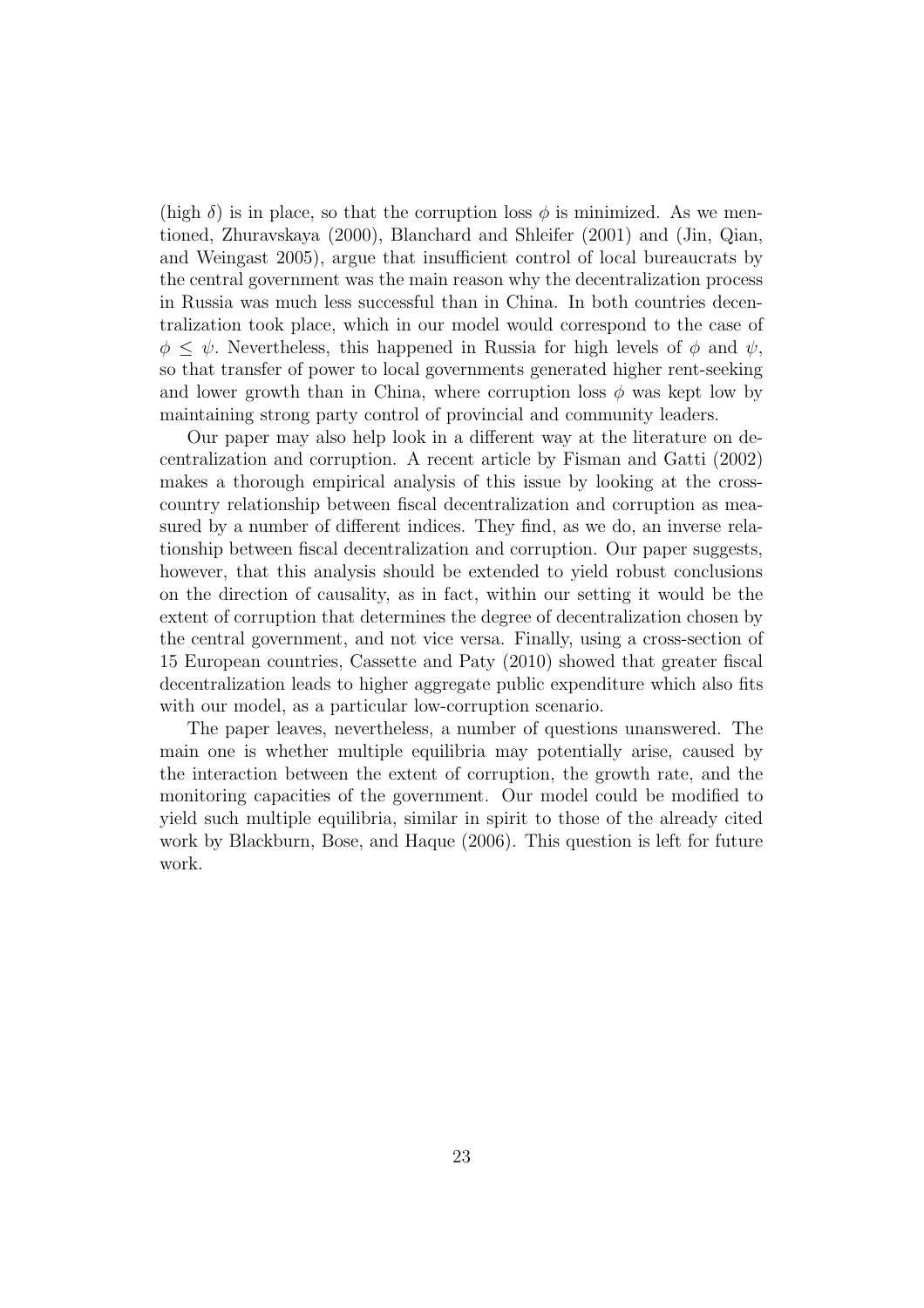| Name      | Label             | Description                                | Source               |
|-----------|-------------------|--------------------------------------------|----------------------|
| Corrupt   | Corruption        | 10 minus the Transparency                  | Transparency         |
|           |                   | International index, average               | International        |
|           |                   | over 1997-2002                             |                      |
| GDP2001   | GDP in 2001       | Gross domestic product for                 | World Bank           |
|           |                   | the year 2001                              |                      |
| SubnatExp | Decentralization  | Share of subnational expen-                | World Bank           |
|           |                   | diture, average over 1997-                 |                      |
|           |                   | 2002                                       |                      |
| GovtDebt  | Government Debt   | Government Debt as a per-                  | World Bank           |
|           |                   | centage of GDP, average                    |                      |
|           |                   | over 1997-2002<br>Share of exports and im- | World Bank           |
| Open      | Openness          | ports in GDP, average over                 |                      |
|           |                   | 1997-2002                                  |                      |
| Pop       | Population        | Population in millions, aver-              | World Bank           |
|           |                   | age over 1997-2002                         |                      |
| Elf85     | Ethnolinguistic   | Index<br>of<br>ethnolinguistic             | Roeder $(2001)$      |
|           | fractionalization | fractionalization<br>for<br>the            |                      |
|           |                   | year 1985                                  |                      |
| Feder     | Federation        | Dummy variable taking the                  | Enikolopov           |
|           |                   | value of one if a country is a             | and<br>Zhu-          |
|           |                   | constitutional federation                  | ravskaya             |
|           |                   |                                            | (2007)               |
| DemAge    | Democracy Age     | Number of years since the                  | Constructed          |
|           |                   | beginning of the last demo-                | based on data        |
|           |                   | cratic regime for the year                 | in Enikolopov        |
|           |                   | 1997                                       | and<br>Zhu-          |
|           |                   |                                            | ravskaya             |
|           |                   |                                            | (2007)               |
| LO        | Legal Origin      | Legal origin of the country's              | La<br>Porta,         |
|           |                   | commercial law                             | Lopez-de             |
|           |                   |                                            | Silanes,             |
|           |                   |                                            | Shleifer,<br>and     |
|           |                   |                                            | <b>Vishny</b> (1999) |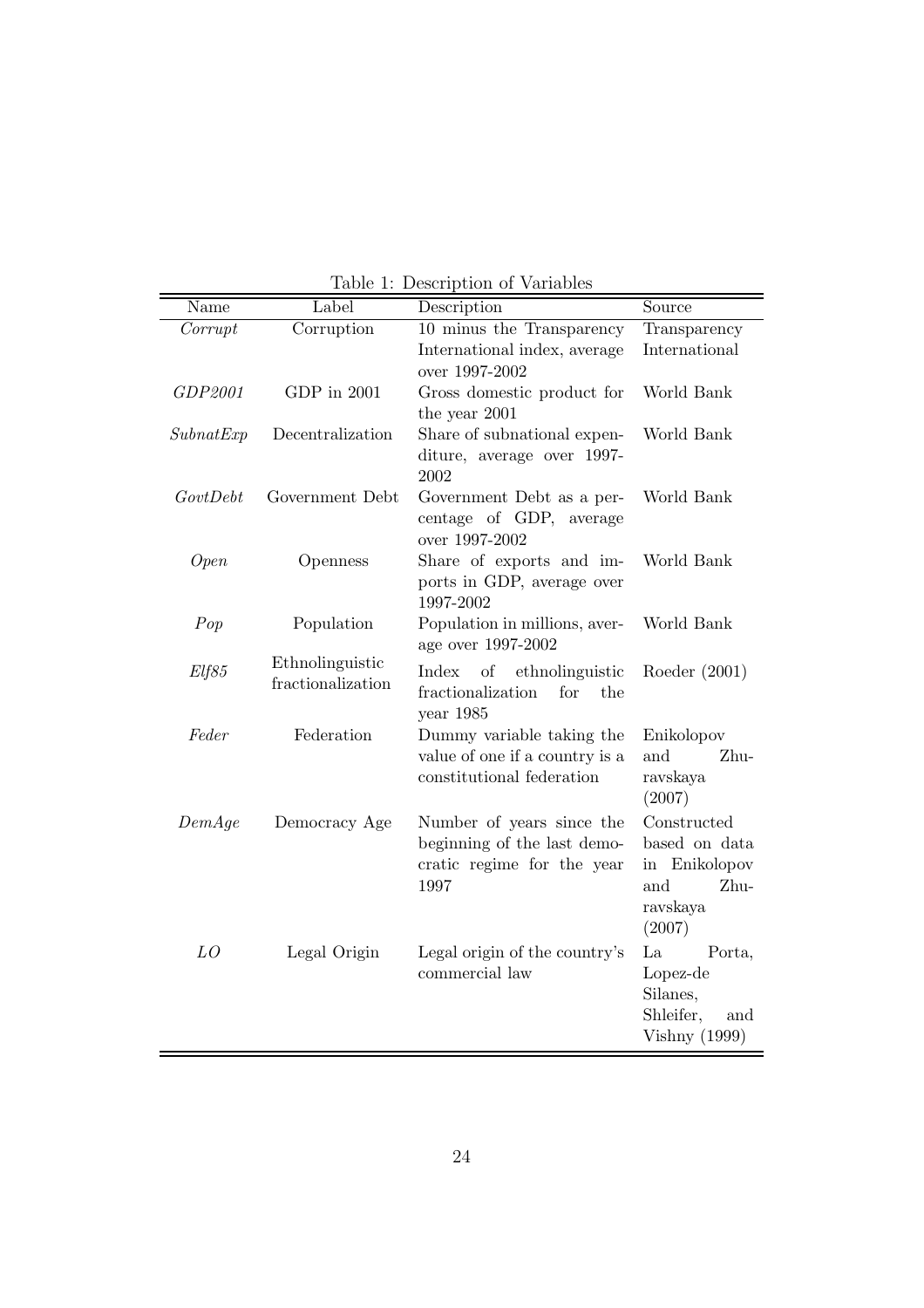| Dependent variable: Subnational Expenditure |              |              |              |  |
|---------------------------------------------|--------------|--------------|--------------|--|
|                                             | (1)          | (2)          | (3)          |  |
| Intercept                                   | $37.15***$   | $31.65***$   | $39.52**$    |  |
|                                             | (8.30)       | (7.22)       | (8.65)       |  |
| Corrupt                                     | $-1.651**$   | $-1.323**$   | $-1.693**$   |  |
|                                             | $(-2.81)$    | $(-2.40)$    | $(-2.26)$    |  |
| Pop                                         | $2.64e-08**$ | $2.24e-08**$ | $2.14e-08**$ |  |
|                                             | (3.64)       | (3.41)       | (3.64)       |  |
| <i>Open</i>                                 | $-0.0674**$  | $-0.0519*$   | $-0.0641**$  |  |
|                                             | $(-2.10)$    | $(-1.77)$    | $(-2.33)$    |  |
| Feder                                       |              | $10.36**$    | 12.86**      |  |
|                                             |              | (3.19)       | (4.02)       |  |
| Elf85                                       |              | 5.006        | $14.12**$    |  |
|                                             |              | (0.83)       | (2.36)       |  |
| DemAge                                      |              | $-0.115**$   | $-0.0632$    |  |
|                                             |              | $(-2.14)$    | $(-1.28)$    |  |
| $LO$ <i>English</i>                         |              |              | $-14.51**$   |  |
|                                             |              |              | $(-2.59)$    |  |
| $LO_F$ rench                                |              |              | $-16.21**$   |  |
|                                             |              |              | $(-2.98)$    |  |
| $LO_{\textit{-German}}$                     |              |              | $-6.497$     |  |
|                                             |              |              | $(-1.01)$    |  |
| $LO\_Socialist$                             |              |              | $-4.488$     |  |
|                                             |              |              | $(-0.73)$    |  |
| $\overline{N}$                              | 62           | 62           | 62           |  |
| Adj.<br>$R^2$                               | 0.279        | 0.428        | 0.558        |  |

Table 2: Decentralization and Corruption. Full Sample

t-statistics in parentheses.  $*_p$  < 0.10,  $*_p$  < 0.05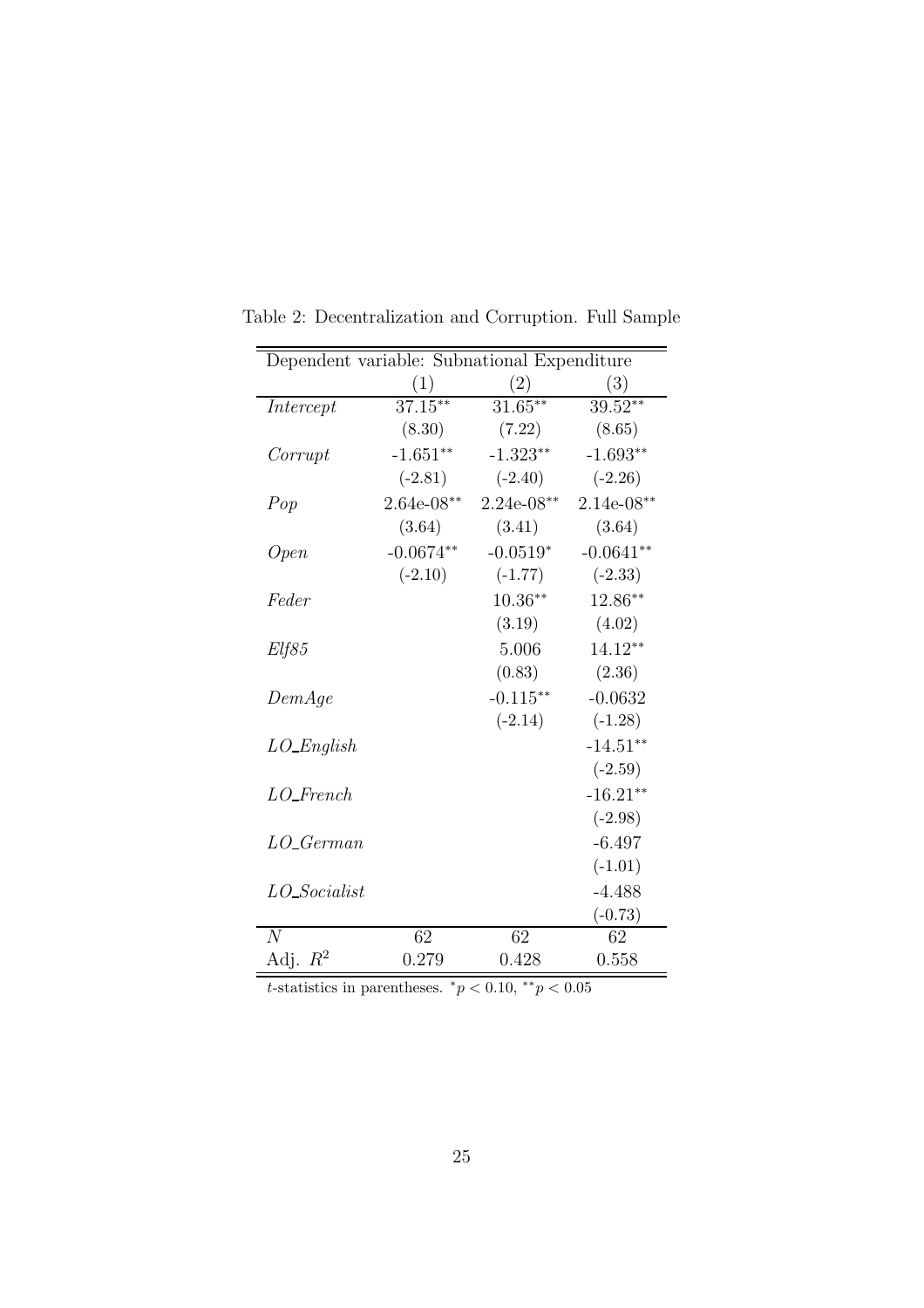| Dependent variable: Subnational Expenditure |             |            |            |  |
|---------------------------------------------|-------------|------------|------------|--|
|                                             | (1')        | (2)        | (3')       |  |
| Intercept                                   | $36.79**$   | $35.39**$  | 36.97**    |  |
|                                             | (6.58)      | (6.78)     | (6.85)     |  |
| Corrupt                                     | $-3.133**$  | $-3.090**$ | $-2.670**$ |  |
|                                             | $(-3.07)$   | $(-3.03)$  | $(-2.39)$  |  |
| Pop                                         | $8.15e-08*$ | 4.46e-08   | 5.28e-08   |  |
|                                             | (1.97)      | (1.15)     | (1.38)     |  |
| <i>Open</i>                                 | $-0.0427$   | $-0.0234$  | $-0.0260$  |  |
|                                             | $(-1.00)$   | $(-0.61)$  | $(-0.71)$  |  |
| Feder                                       |             | $15.90**$  | 15.86**    |  |
|                                             |             | (3.38)     | (3.06)     |  |
| Elf85                                       |             | $-13.60$   | $-4.594$   |  |
|                                             |             | $(-1.41)$  | $(-0.44)$  |  |
| DemAge                                      |             | $-0.0703$  | $-0.102$   |  |
|                                             |             | $(-0.39)$  | $(-0.56)$  |  |
| $LO$ _English                               |             |            | $-6.460$   |  |
|                                             |             |            | $(-1.17)$  |  |
| $LO_F$ French                               |             |            | $-10.77**$ |  |
|                                             |             |            | $(-2.44)$  |  |
| $LO_{\textit{-}German}$                     |             |            | $-3.457$   |  |
|                                             |             |            | $(-0.57)$  |  |
| $\overline{N}$                              | 31          | 31         | 31         |  |
| $R^2$<br>Adj.                               | 0.309       | 0.491      | 0.549      |  |

Table 3: Decentralization and Corruption: The OECD Countries

t-statistics in parentheses.  $*_p$  < 0.10,  $*_p$  < 0.05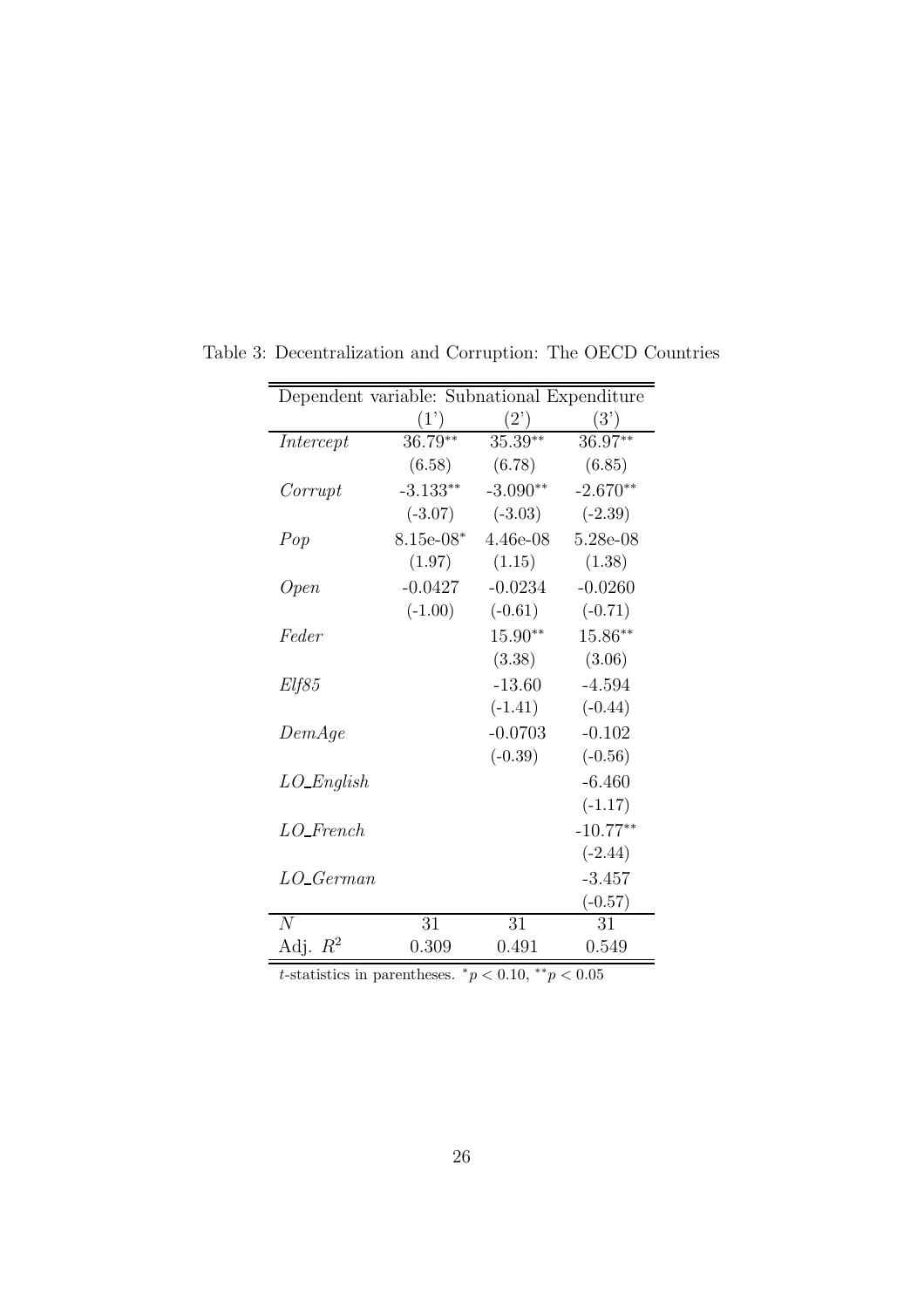| Dependent variable: Per capita GDP Growth 2002-2007 |                |                   |                |  |  |
|-----------------------------------------------------|----------------|-------------------|----------------|--|--|
|                                                     | (1)            | $\left( 2\right)$ | (3)            |  |  |
| Intercept                                           | $0.0568***$    | $0.0848***$       | $0.0493**$     |  |  |
|                                                     | (4.72)         | (5.14)            | (2.29)         |  |  |
| Open                                                | $0.000176***$  | $0.000130**$      | $0.000178***$  |  |  |
|                                                     | (3.18)         | (2.49)            | (3.35)         |  |  |
| GDP2001                                             | $-0.00146***$  | $-0.00114***$     | $-0.00104***$  |  |  |
|                                                     | $(-8.24)$      | $(-3.22)$         | $(-3.08)$      |  |  |
| GovtDebt                                            | $-0.000283***$ | $-0.000366$ ***   | $-0.000301***$ |  |  |
|                                                     | $(-3.07)$      | $(-4.02)$         | $(-3.34)$      |  |  |
| SubnatExp                                           | $0.000662**$   |                   | $0.000608**$   |  |  |
|                                                     | (2.70)         |                   | (2.37)         |  |  |
| Corrupt                                             |                | $-0.00895*$       | $-0.00473$     |  |  |
|                                                     |                | $(-1.93)$         | $(-1.00)$      |  |  |
| $Corrupt^2$                                         |                | $0.00124**$       | $0.000866*$    |  |  |
|                                                     |                | (2.43)            | (1.71)         |  |  |
| $\overline{N}$                                      | 43             | 43                | 43             |  |  |
| Adj. $R^2$                                          | 0.667          | 0.653             | 0.691          |  |  |

Table 4: Growth and Corruption

t-statistics in parentheses.  ${}^*p$  < 0.10,  ${}^{**}p$  < 0.05,  ${}^{***}p$  < 0.01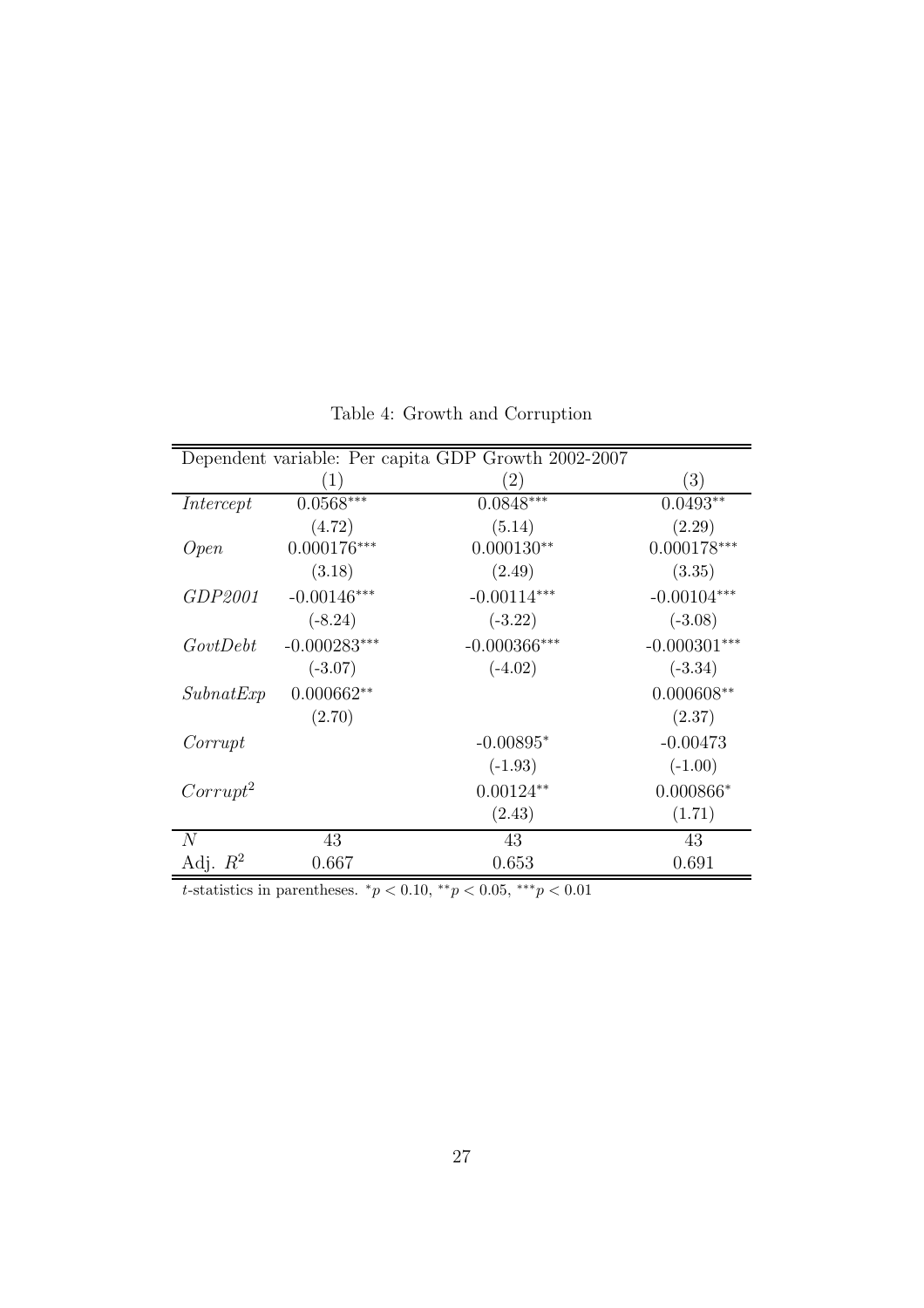# Appendix

# A Solving for the Optimal Shares of Local and Central Government

Consider again our initial problem:

$$
\min_{g_l,g_c} \theta = \phi g_l + g_c \quad \text{s.t. } g = \sqrt{\left(\frac{g_c}{\psi} + g\right)g_l}
$$

Define

$$
x = \frac{g_c}{\psi} + g
$$

Then

$$
g_l = \frac{g^2}{x}
$$
  
\n
$$
g_c = (x - g) \psi
$$
\n(A1)

Our problem becomes

$$
\min_{x} \frac{\phi g^2}{x} + (x - g) \psi \quad \text{s.t. } g = const.
$$

The first order condition is

$$
-\frac{\phi g^2}{x^2}+\psi=0
$$

which yields

$$
x=\sqrt{\frac{\phi}{\psi}}g
$$

This can be substituted back into (A1) to obtain the solution in the text:

$$
g_c = (x - g) \psi = \left(\sqrt{\phi \psi} - \psi\right) g
$$

$$
g_l = \frac{g^2}{x} = \sqrt{\frac{\psi}{\phi}} g
$$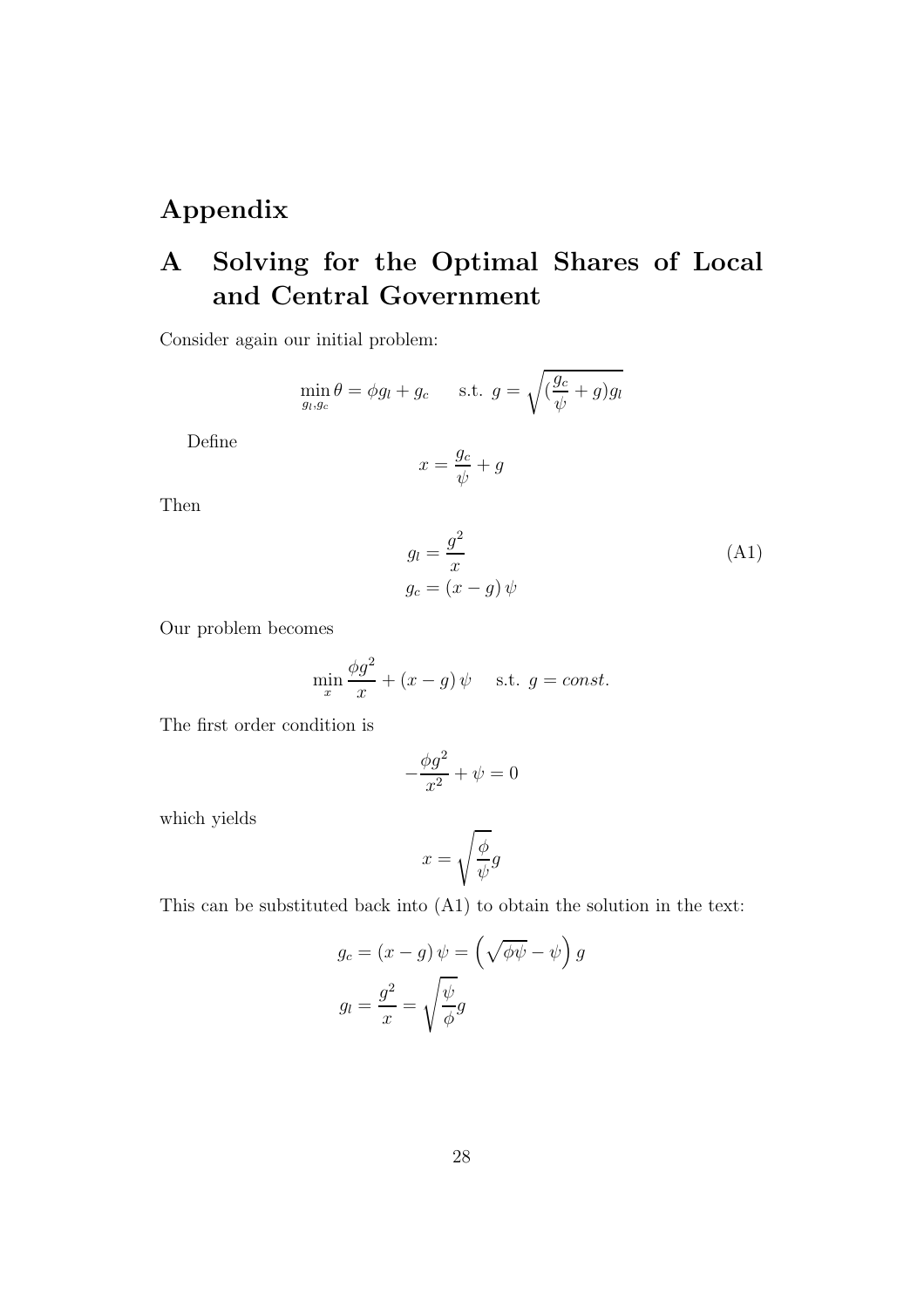# B Government Shares and  $\lambda$ -value with a Generic Production Function

The ad-hoc formulation for public good production that we chose in the text is not necessary to yield our results. Let's consider a generic production function for the public good

$$
g = f(g_c, g_l),
$$

and define  $f_l = \partial g / \partial g_l$ , and  $f_c = \partial g / \partial g_c$ . The cost minimization problem becomes,

$$
\min(\theta_l + \theta_c) = \phi g_l + g_c \quad s.t.
$$

$$
g = f(g_c, g_l)
$$

which yields the following standard solution:

$$
\phi = \frac{f_l}{f_c}
$$

For any production function with convex isoquants, an increase in the corruption loss will imply, via an increase of the marginal rate of technical substitution, an increase of the ratio  $g_c/g_l$ , and a reduction of total production  $\mathfrak{g}$ .

If for example we take a Cobb-Douglas production function,  $g = g_c^{\psi} g_l^{1-\psi}$  $\frac{1-\psi}{l},$ we can compute

$$
\frac{g_c}{g_l} = \frac{\psi}{1 - \psi} \phi
$$

that is increasing in the relative productivity of  $g_c$ ,  $\psi$ , and in the corruption loss  $\phi$ . As in the text, the total amount of taxes collected  $\theta$  is

$$
\theta = \theta_l + \theta_c = \phi g_l + g_c = \lambda g
$$

where

$$
\lambda = \left(\frac{1-\psi}{\psi}\right)^{\psi} \phi^{(1-\psi)} + \left(\frac{\psi\phi}{(1-\psi)}\right)^{1-\psi}
$$

$$
= \frac{\phi^{1-\psi}}{\psi^{1-\psi}\psi^{\psi}}
$$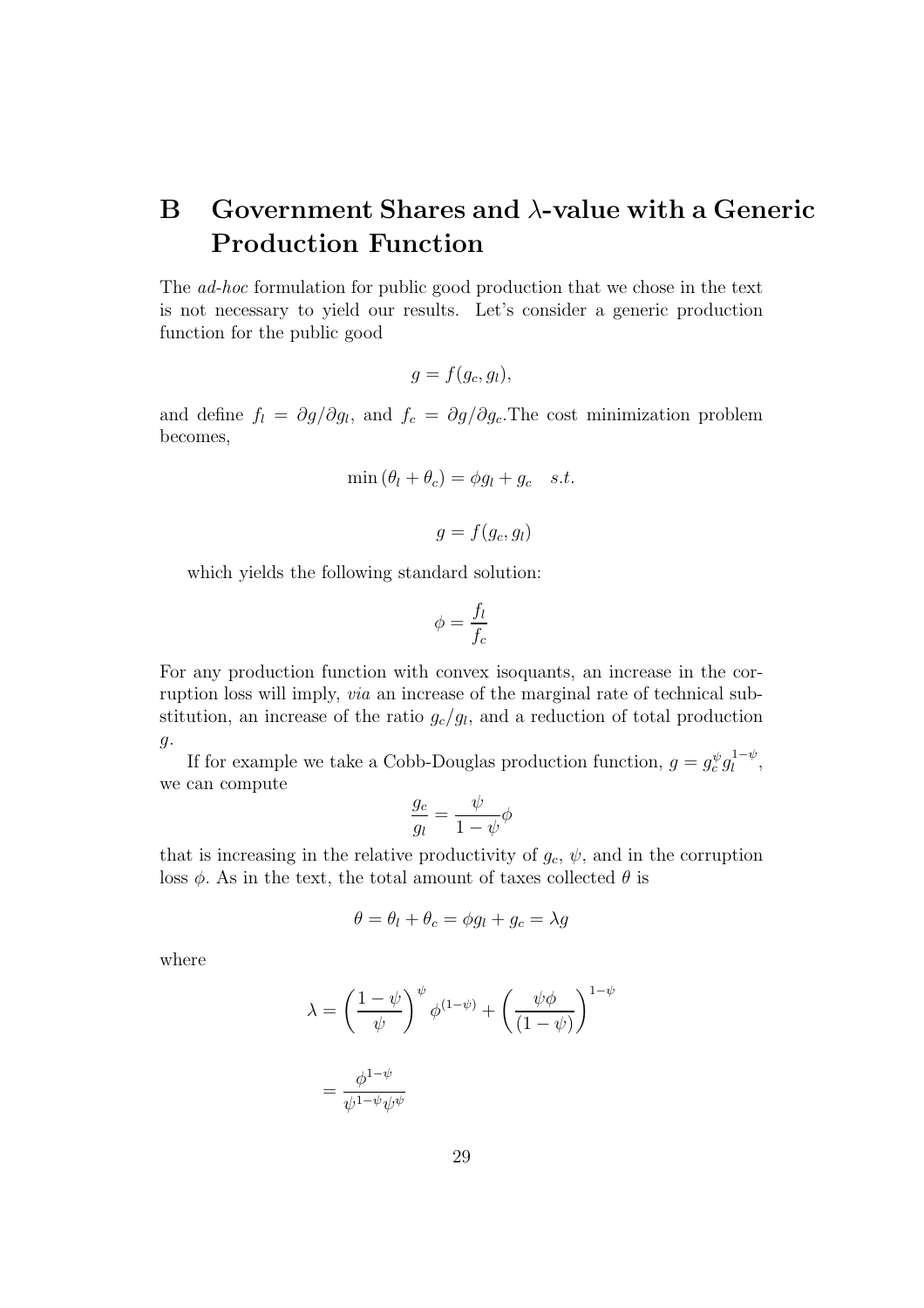All the terms in the denominator are smaller than one, so that we can conclude that  $\lambda > 1$ . With a Cobb-Douglas production function, inefficiency and corruption yield the same qualitative results we had in the text, namely  $g/y < \alpha$  and a bias towards  $g_c$ .

# References

- Aidt, T. S. (2009). Corruption, institutions, and economic development. Oxford Review of Economic Policy 25 (2), 271–91.
- Alderman, H. (2002). Do local officials know something we don't? Decentralization of targeted transfers in Albania. Journal of Public Economics 83(3), 375-404.
- Banerjee, A. (1997). A Theory of Misgovernance. Quarterly Journal of Economics 112 (4), 1289–1332.
- Bardhan, P. and D. Mookherjee (2005). Decentralizing antipoverty program delivery in developing countries. Journal of Public Economics  $89(4)$ , 675–704.
- Bardhan, P. and D. Mookherjee (2006a). Decentralisation and accountability in infrastructure delivery in developing countries. Economic Journal  $116(508)$ , 101.
- Bardhan, P. and D. Mookherjee (2006b). Decentralisation, corruption and government accountability. In S. Rose-Ackerman (Ed.), International Handbook on the Economics of Corruption, Chapter 6, pp. 161–188. Edward Elgar.
- Barreto, R. (2000). Endogenous corruption in a neoclassical growth model. European Economic Review 44 (1), 35–60.
- Barro, R. J. (1990). Government spending in a simple model of endogenous growth. Journal of Political Economy 98(5), S103–25.
- Besfamille, M. (2004). Collusion in public works. International Economic Review  $\frac{45(4)}{1193-1219}$ .
- Besley, T. and S. Coate (2003). Centralized versus decentralized provision of local public goods: a political economy approach. Journal of Public Economics  $87(12)$ ,  $2611 - 2637$ .
- Blackburn, K., N. Bose, and M. E. Haque (2006). The incidence and persistence of corruption in economic development. Journal of Economic Dynamics and Control  $30(12)$ , 2447–2467.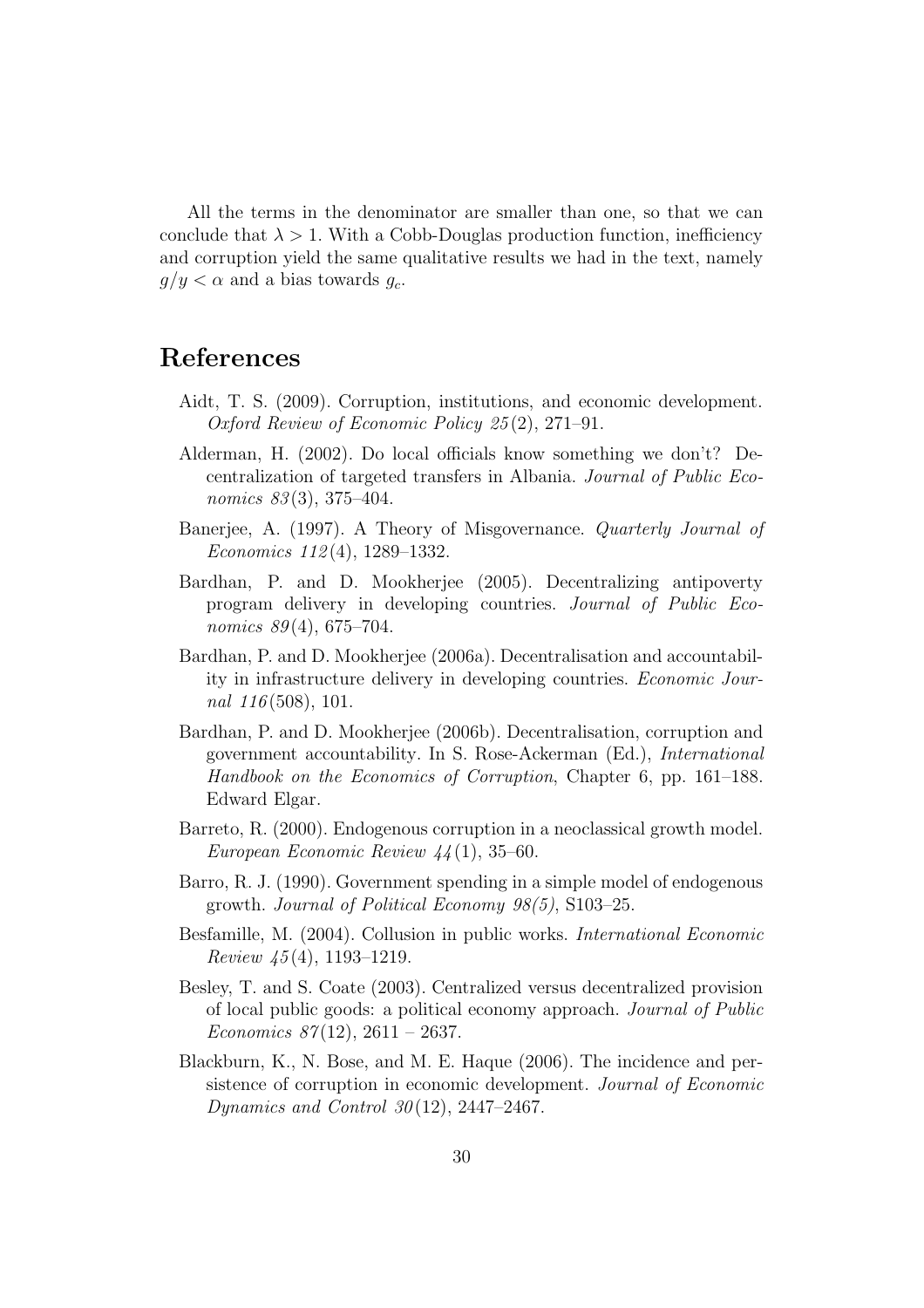- Blanchard, O. and A. Shleifer (2001). Federalism with and without political centralization: China versus russia. IMF Staff Papers  $48(4)$ , 171 – 179.
- Breton, A. and A. Scott (1978). The economic constitution of federal states. Univ of Toronto Press.
- Brueckner, J. (2000). Fiscal decentralization in developing countries: The effects of local corruption and tax evasion. Annals of Economics and *Finance*  $1(1)$ , 1–18.
- Carrillo, J. D. (2000). Corruption in hierarchies. Annales d'Economie et de Statistique 10, 37–61.
- Cassette, A. and S. Paty (2010). Fiscal decentralization and the size of government: a European country empirical analysis. Public Choice  $143(1-$ 2), 173–189.
- China Daily (2009). Stimulus plan draws concerns over corruption. March 12.
- Dalgic, E. and N. V. Long (2006). Corrupt local governments as resource farmers: The helping hand and the grabbing hand. *European Journal* of Political Economy  $22(1)$ ,  $115 - 138$ .
- Ehrlich, I. and F. Lui (1999). Bureaucratic corruption and endogenous economic growth. *Journal of Political Economy 107* (S6), 270–293.
- Enikolopov, R. and E. Zhuravskaya (2007). Decentralization and political institutions. Journal of Public Economics  $91(1112)$ ,  $2261 - 2290$ .
- Faguet, J.-P. (2004). Does decentralization increase government responsiveness to local needs?: Evidence from Bolivia. Journal of Public Economics  $88(3-4)$ ,  $867 - 893$ .
- Fisman, R. and R. Gatti (2002). Decentralization and corruption: evidence across countries. Journal of Public Economics 83 (3), 325–345.
- Gurgur, T. and A. Shah (2005, January). Localization and corruption: panacea or pandora's box? Policy Research Working Paper Series 3486, The World Bank.
- Hoyt, W. H. (1991). Property taxation, nash equilibrium, and market power. Journal of Urban Economics  $30(1)$ ,  $123 - 131$ .
- Jin, H., Y. Qian, and B. Weingast (2005). Regional decentralization and fiscal incentives: Federalism, Chinese style. Journal of Public Economics 89(9-10), 1719–1742.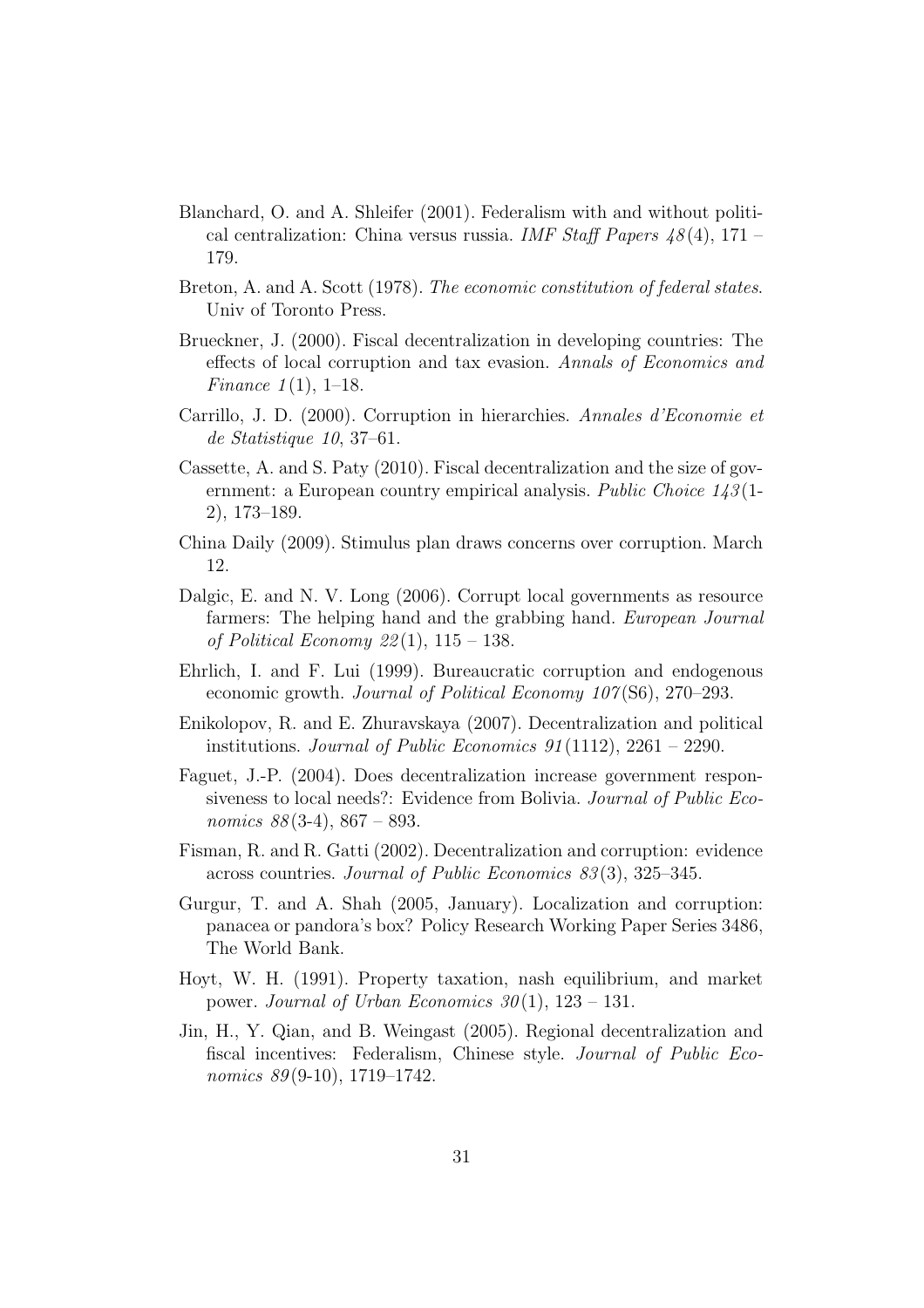- Johnson, N., C. LaFountain, and S. Yamarik (2011). Corruption is bad for growth (even in the united states). Public Choice  $147(3)$ , 377–393.
- Keefer, P. and S. Knack (2007). Boondoggles, rent-seeking, and political checks and balances: Public investment under unaccountable governments. The Review of Economics and Statistics 89(3), 566–572.
- La Porta, R., F. Lopez-de Silanes, A. Shleifer, and R. Vishny (1999). The quality of government. Journal of Law, Economics, and Organization  $15(1)$ , 222-279.
- Li, S. and J. J. Wu (2007). Why china thrives despite corruption. Far Eastern Economic Review 170 (3), 24–28.
- Martinez-Vazquez, J. and R. M. McNab (2003). Fiscal decentralization and economic growth. *World Development*  $31(9)$ ,  $1597 - 1616$ .
- Mauro, P. (1995). Corruption and growth. Quartrely Journal of Economics 110, 681–72.
- Musgrave, R. (1959). The theory of public finance. McGraw-Hill New York.
- Oates, W. (Ed.) (1972). Fiscal Federalism. New York: The Pension Research Council and University of Pennsylvania Press.
- Rock, M. T. and H. Bonnett (2004). The comparative politics of corruption: Accounting for the east asian paradox in empirical studies of corruption, growth and investment. World Development 32 (6), 999– 1017.
- Roeder, P. (2001). Ethnolinguistic Fractionalization (ELF) Indices, 1961 and 1985. Mimeo.
- Rose-Ackerman, S. (1978). The economics of corruption. *Journal of Public* Economics 4, 187–203.
- Sarte, P. (2000). Informality and rent-seeking bureaucracies in a model of long-run growth. Journal of Monetary Economics  $46(1)$ , 173–197.
- Seabright, P. (1996). Accountability and decentralisation in government: An incomplete contracts model. European Economic Review  $40(1)$ , 61– 89.
- Shleifer, A. and R. W. Vishny (1993). Corruption. Quartrely Journal of Economics 108, 599–617.
- Svensson, J. (2005). Eight questions about corruption. Journal of Economic Perspectives  $19(3)$ , 19–42.
- Swaleheen, M. (2011). Economic Growth with Endogenous Corruption: An Empirical Study. Public Choice 146 (1-2), 23–41.